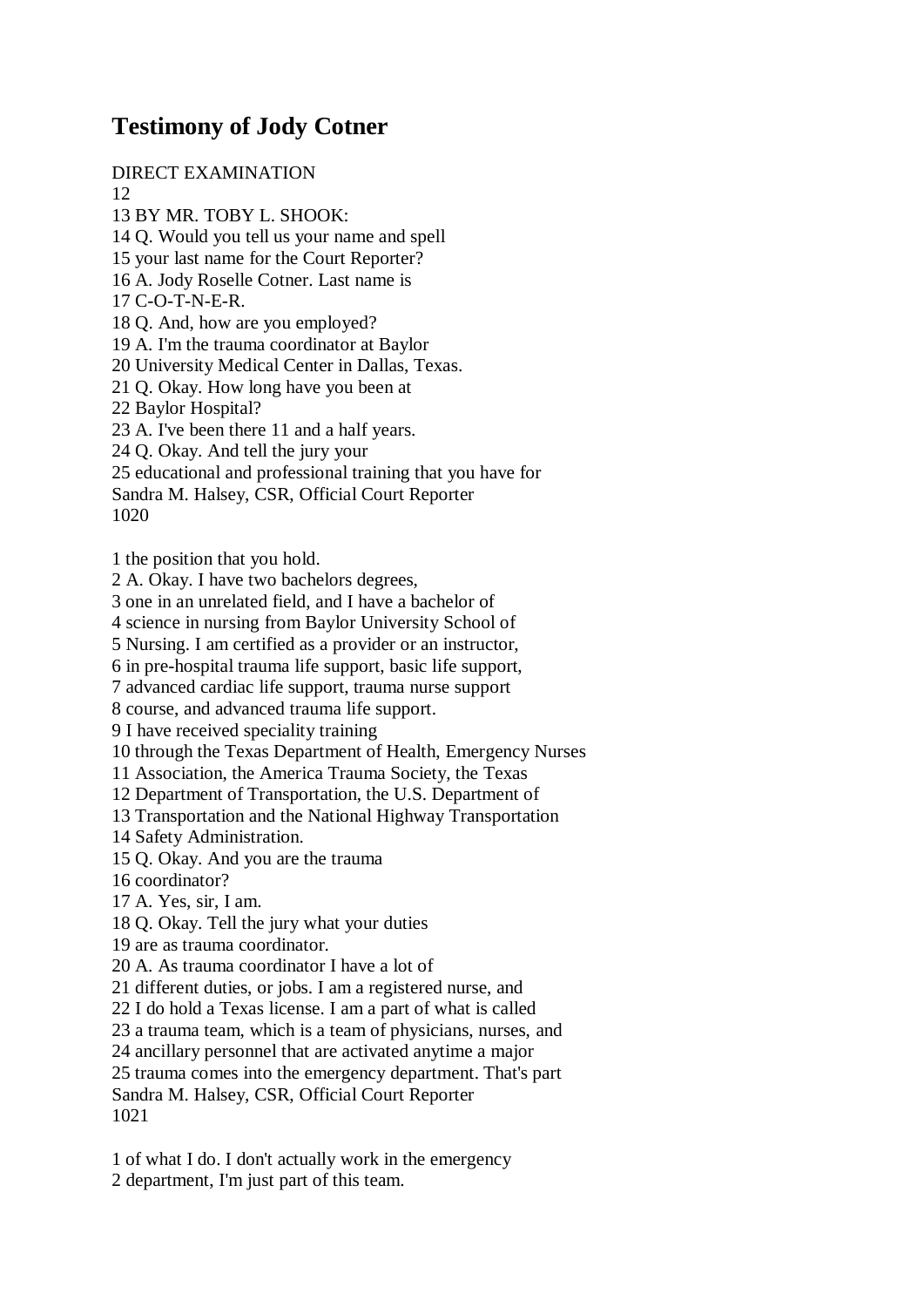3 I work with the trauma physicians. I 4 work with the trauma patient, the injured patient, and 5 the injured patient's family. I spend quite a lot time 6 making sure everybody understands what's going on. 7 When people are from out of town I 8 hook them up with social service to be sure that they 9 have a place to stay. And, we hook them up with the 10 chaplains, just -- I have a lot of different things that 11 I do. I make rounds every morning on all the trauma 12 patients. 13 Q. Are you a little nervous, Ms. Cotner? 14 A. I am very nervous. 15 16 THE COURT: Just calm down. 17 THE WITNESS: I'm sorry. 18 THE COURT: Just calm down. 19 20 BY MR. TOBY L. SHOOK: 21 Q. Just listen to the question and try to 22 be as calm as you can. If you don't understand any of 23 our questions, we'll be glad to repeat them. Okay? 24 A. Okay. 25 Q. If you need anything, you can just ask Sandra M. Halsey, CSR, Official Court Reporter 1022 1 Judge Tolle. 2 How long have you been a trauma 3 coordinator? 4 A. Five years. 5 Q. And what position did you have at 6 Baylor before that? 7 A. Prior to that I spent 5 and a half, 6 8 years, as a nurse and a supervisor in the surgical 9 intensive care unit there at Baylor Hospital. After that 10 I worked for about a year in the emergency department as 11 a staff nurse and then got this position that I have now. 12 Q. Okay. And the trauma unit, I guess, 13 you take the patients after they've been operated on or 14 cared for out of the emergency room; is that right? 15 A. I respond to the emergency department 16 with the trauma team with the physicians. 17 Q. Okay. 18 A. I act as a third nurse in the room and

19 do actual patient care, if necessary. Mostly, I play

20 "Go-fer", you know, go get blood or whatever needs to be

21 done.

22 Q. Okay. So, you're entire 11 years is,

23 I guess, is you have either been in the emergency room or

24 surgical end of the emergency room or in the trauma unit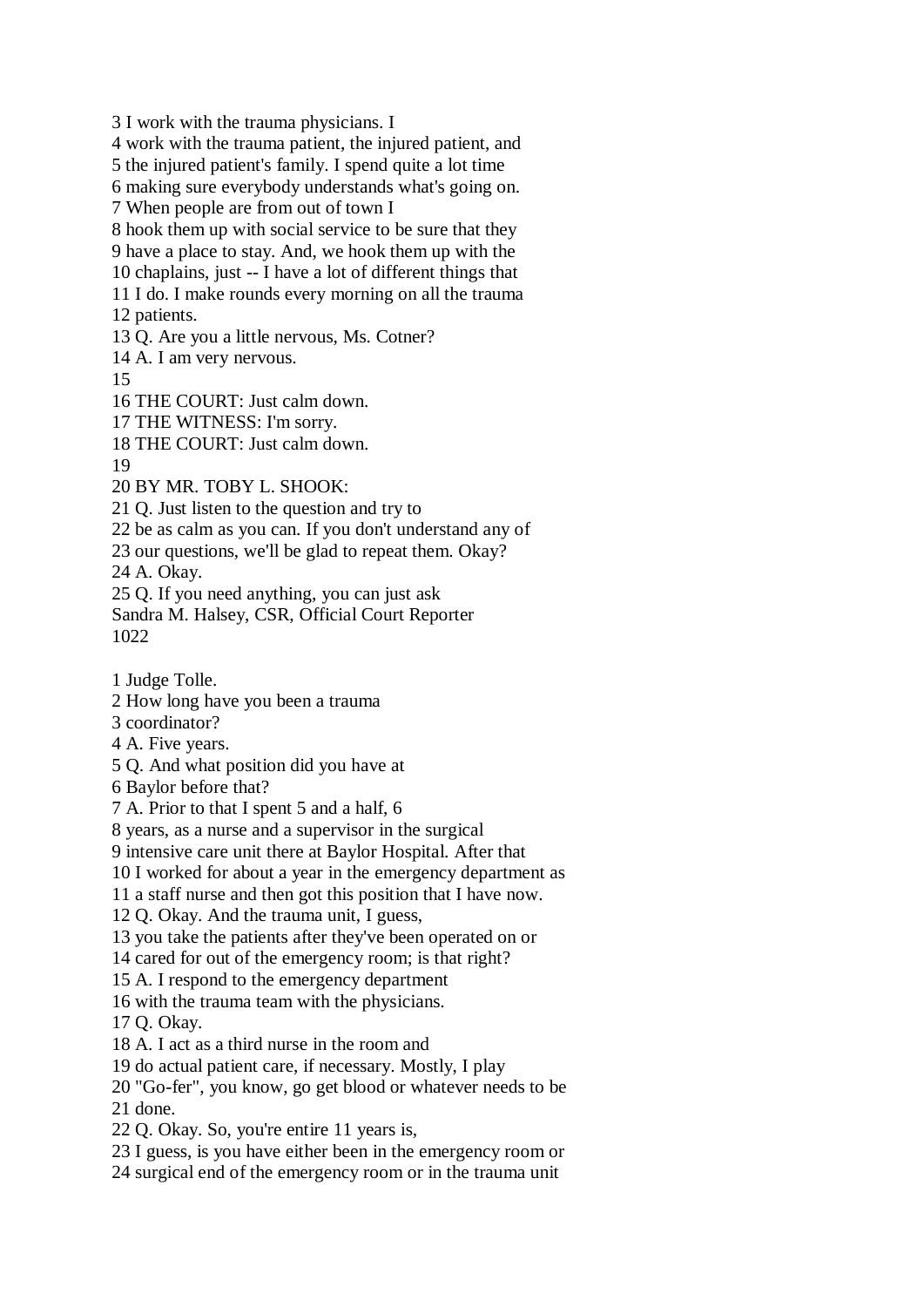25 itself?

Sandra M. Halsey, CSR, Official Court Reporter 1023

1 A. That's correct. 2 Q. Okay. Let me ask you if you came on 3 duty on June 6th, 1996? 4 A. Yes, sir. 5 Q. And about what time did you get to the 6 hospital that day? 7 A. I usually arrive anywhere from 7:45 to 8 8:30. 9 Q. Okay. Had you been notified earlier 10 in the morning that there was a case coming in that might 11 need your attention? 12 A. During the night the trauma beepers 13 had gone off. And when I'm not in the hospital I usually 14 just call the emergency room to find out, you know, what 15 kind of patient it is, and was told that we had two 16 patients coming in, by ground, that were stab wounds. 17 Q. Okay. And when you got to the 18 hospital, did you learn more information at that time? 19 A. Yes, sir. 20 Q. Okay. On the trauma unit itself, did 21 you receive a new patient in regards to that call? 22 A. Yes, sir. 23 Q. Okay. About -- do you recall what 24 time that patient arrived on the floor? 25 A. I was not there when she arrived. Sandra M. Halsey, CSR, Official Court Reporter 1024 1 Q. Okay. You got there after she was 2 there already? 3 A. Yes, sir. She was -- yes, sir. 4 Q. Okay. First let me show you what's 5 been marked as State's Exhibit 53-C. Are these copies of 6 the Baylor records concerning Darlie Routier? 7 A. Yes, sir. 8 Q. Okay. Did you come in contact with 9 Ms. Routier soon after you arrived? 10 A. Yes, sir. 11 Q. Okay. And did you come in contact 12 with her, in regards -- well, with your duties as trauma 13 coordinator? 14 A. Yes, sir. 15 Q. Okay. Where was she when you first 16 saw her? 17 A. She was in bed 29, in 4-North ICU. 18 Q. Okay. And tell the jurors how was the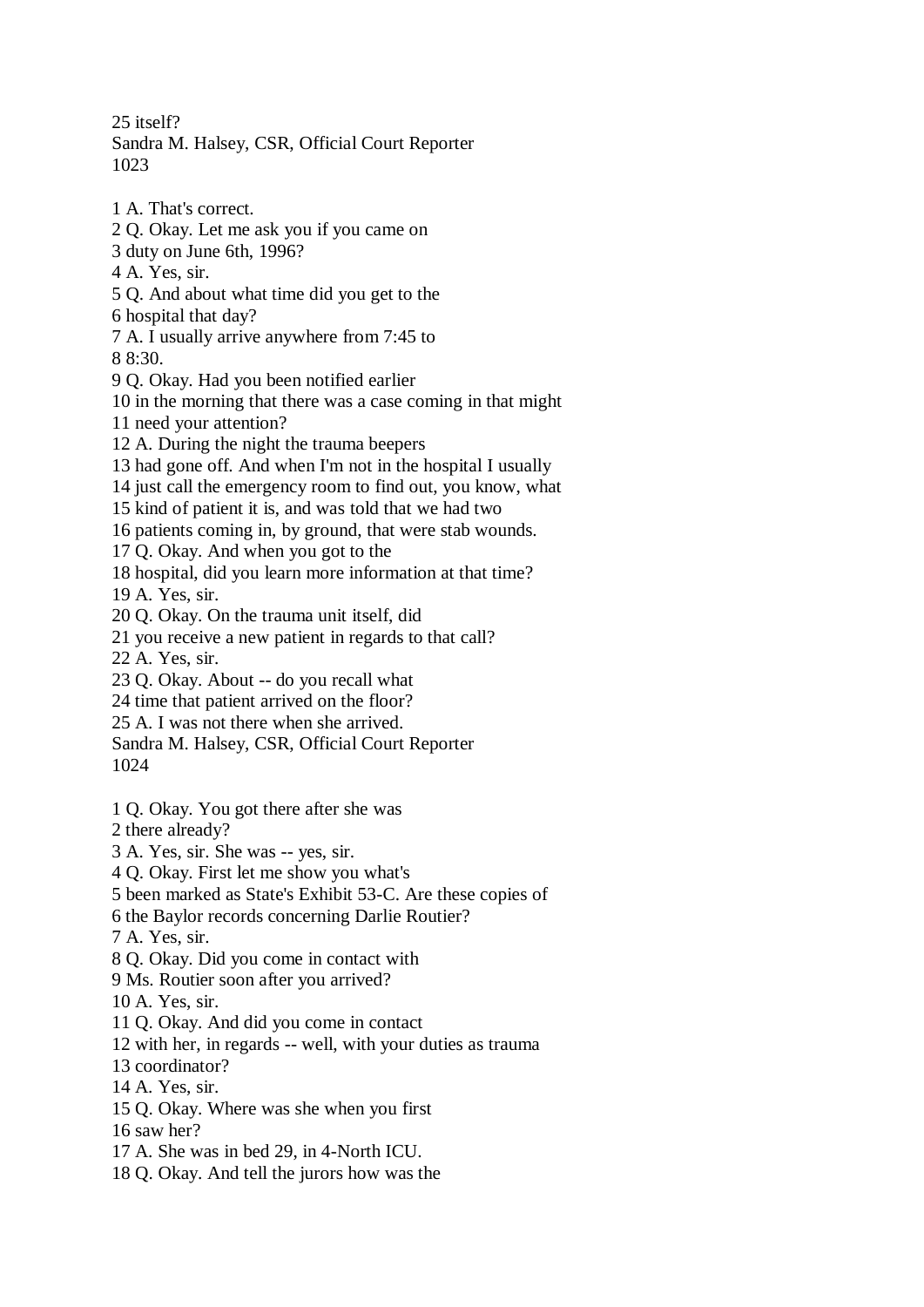19 ICU set up? How are these patients put in rooms?

20 A. Okay. At Baylor we have multiple

21 intensive care units, and they are specialized units;

22 like cardiac or thoracic surgery, whatever. And 4-North

23 is a 16 bed unit that is general surgery, neurotrauma,

24 neurosurgery and general trauma.

25 Q. Okay. And the patients there, do they

Sandra M. Halsey, CSR, Official Court Reporter 1025

1 have -- how many nurses do you have to each patient?

2 A. We have one nurse to two patients.

3 Q. Okay. Do they keep -- well, how much

4 supervision -- how often do they attend to a patient when

5 they are in that particular unit?

6 A. The patient -- if you're in the

7 intensive care unit you have a nurse in your room all the 8 time.

9 Q. Okay. It's not like when someone is

10 taken to the hospital, you call the nurse if you need

11 something or they come around once in a while?

12 A. No, sir. There is a nurse -- the

13 rooms have four beds per room, so there are two nurses

14 assigned to each room, so there's always a nurse in the

15 room.

16 Q. About what time did you meet Ms.

17 Routier? Do you recall?

18 A. Sometime in the morning, in the early

19 morning. After I got there, my routine is just to go

20 through the unit, check the patients that were already

21 there, the old trauma patients, and then see if there are

22 any new patients that are there.

23 Q. And let me ask you this: Do you see

24 Mrs. Routier in the courtroom today?

25 A. Yes, sir, I do.

Sandra M. Halsey, CSR, Official Court Reporter 1026

1 Q. Would you point her out, please?

2 A. She's sitting over here.

3 Q. The woman here in the green plaid

4 dress?

5 A. Yes, sir.

6

7 MR. TOBY L. SHOOK: Your Honor, if the

8 record could reflect, the witness has identified the

9 defendant.

10 THE COURT: Yes, sir.

11

12 BY MR. TOBY L. SHOOK: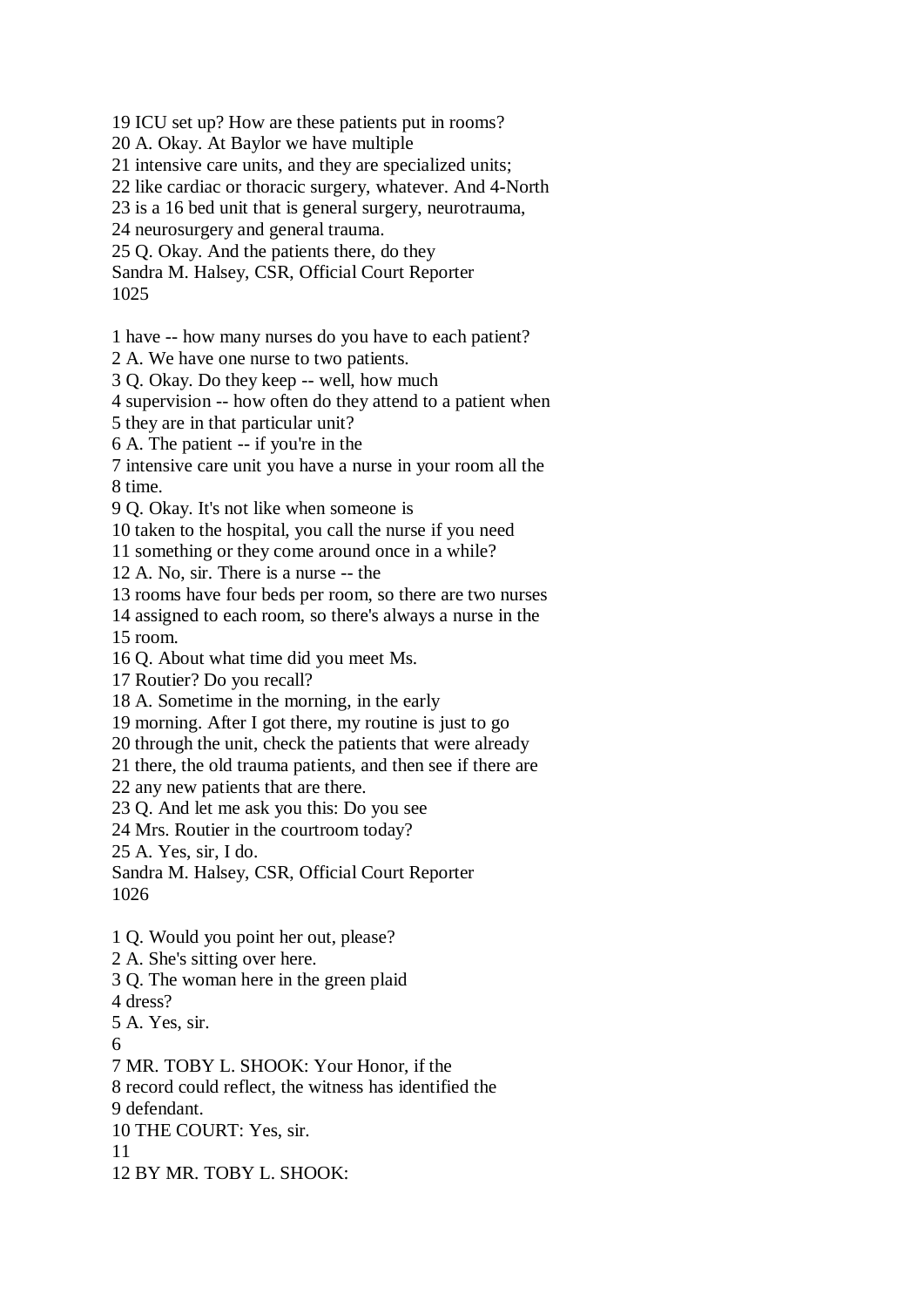13 Q. Did you introduce yourself to Mrs. 14 Routier? 15 A. Yes, sir, I did. 16 Q. What was her condition at the time 17 that you first met her? 18 A. She was awake, alert, in the bed, 19 just, you know, laying in the intensive care unit. 20 Q. Did you have a conversation with her 21 at that time? 22 A. Yes, sir, I did. 23 Q. Was she able to understand what you 24 were saying? 25 A. I believe so, yes, sir. Sandra M. Halsey, CSR, Official Court Reporter 1027 1 Q. Y'all didn't have any trouble 2 communicating with one another? 3 A. No, sir. 4 Q. Over your years there at Baylor, I 5 guess you have seen a lot of patients that have come out 6 of surgery recently; is that right? 7 A. Yes, sir. 8 Q. Did Mrs. Routier, did she seem to be 9 suffering from grogginess from the anesthesia or anything 10 like that? 11 A. Not that I recall, no, sir. 12 Q. Okay. Did she seem fully awake and 13 alert? 14 A. Yes. 15 Q. Okay. Now, as part of your duties, 16 did you ask her questions? 17 A. Yes, I did. 18 Q. Okay. In fact, did you inquire about 19 why she was there? 20 A. Yes, sir, I did. 21 Q. Okay. What did you ask her? 22 A. I introduced -- well, first I looked 23 at her chart, and then I introduced myself to her, I told 24 her who I was and what I did, and I kind of explained to 25 her what I was there for, to be sure that, you know, she Sandra M. Halsey, CSR, Official Court Reporter 1028 1 sees the doctors, or the doctors talk to them every day. 2 And, as part of my job, I did ask her, "Do you know what 3 happened? Can you tell me what happened to you?"

4 Q. What did she tell you?

5 A. She told me that she and her sons had

6 been stabbed. That she had chased a gentlemen through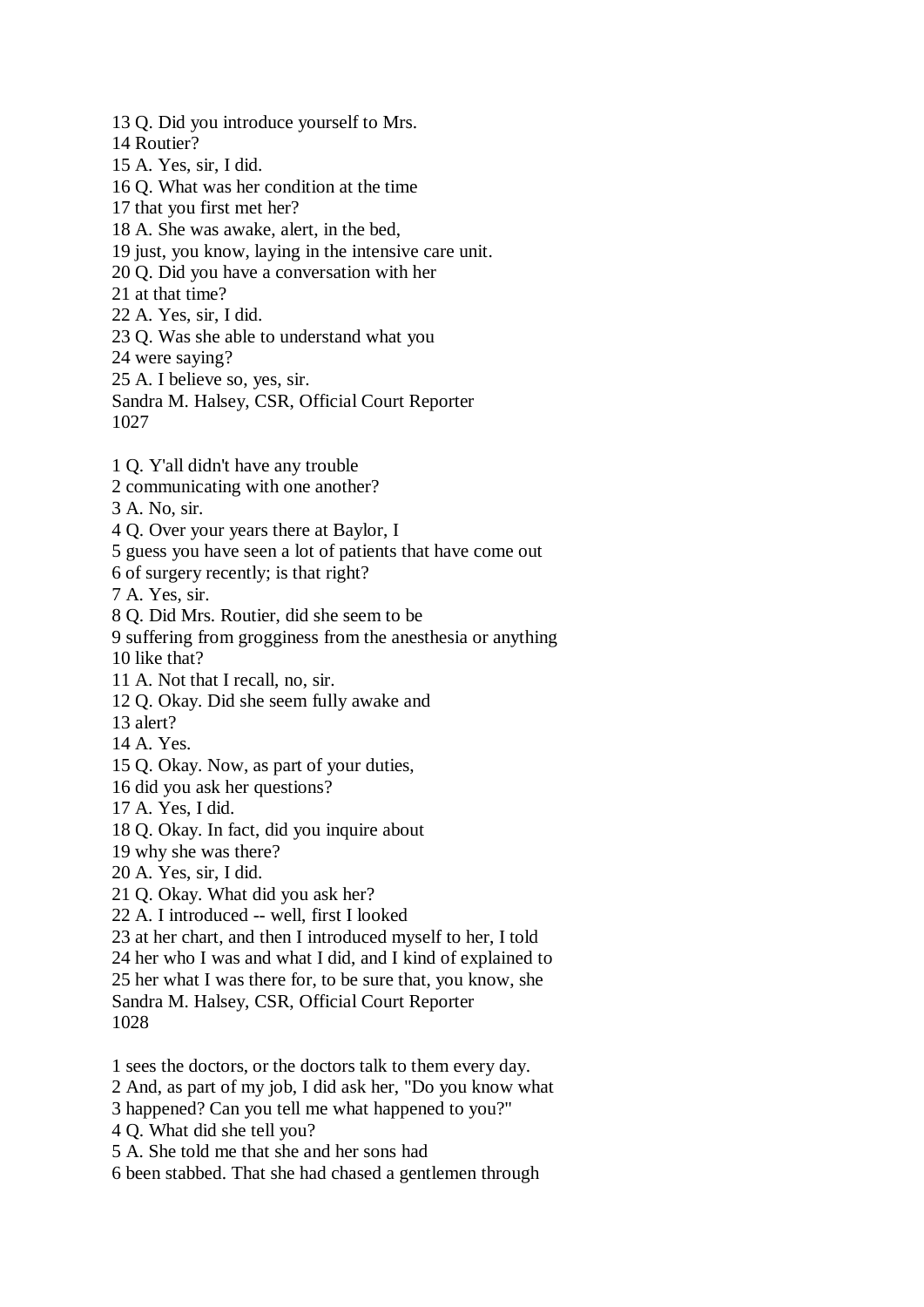7 the house into the garage and that she had picked up the

8 knife in the garage.

9 Q. Okay. Did she say where she was when

10 she was stabbed?

11 A. Downstairs in the living room.

12 Q. Okay. Did you meet with her

13 periodically throughout the day?

14 A. Yes, sir, I did.

15 Q. Was she allowed to have her family and

16 friends in there with her in her room?

17 A. Oh, yes.

18 Q. Did she have numerous friends and

19 family with her throughout the day?

20 A. Yes, sir, she sure did.

21 Q. And were you in and out of the room

22 the entire day?

23 A. I was in and out of the room multiple

24 times, on multiple different occasions.

25 Q. Okay. Did you have another occasion

Sandra M. Halsey, CSR, Official Court Reporter 1029

1 later on in the day to talk to her about what happened?

2 A. Yes, sir, I did.

3 Q. Did she give you some more details

4 about what had happened?

5 A. Yes, sir, she did.

6 Q. Okay. What was that?

7 A. She told me that Damon, the little

8 one, she had woke up, he was shaking her and saying

9 "Mommie" or "Mama," and woke her up. And she -- when she

10 woke up there was blood, and that they had been hurt.

11 And she got up to go to the kitchen, or something, and he

12 followed her, and she told him to lay down.

13 Q. Okay. Do you recall anything else she

14 told you at that time?

15 A. I believe Darin was in the room at

16 that time.

17 Q. And when you say Darin, you're talking

18 about Darin, her husband?

19 A. Yes, sir.

20 Q. Okay.

21 A. And I believe that's the occasion when

22 he said, "That's when I must have heard you scream, or I

23 heard you screaming and it woke me up," or something

24 along those lines.

25 Q. Okay. And what did she say in

Sandra M. Halsey, CSR, Official Court Reporter

1030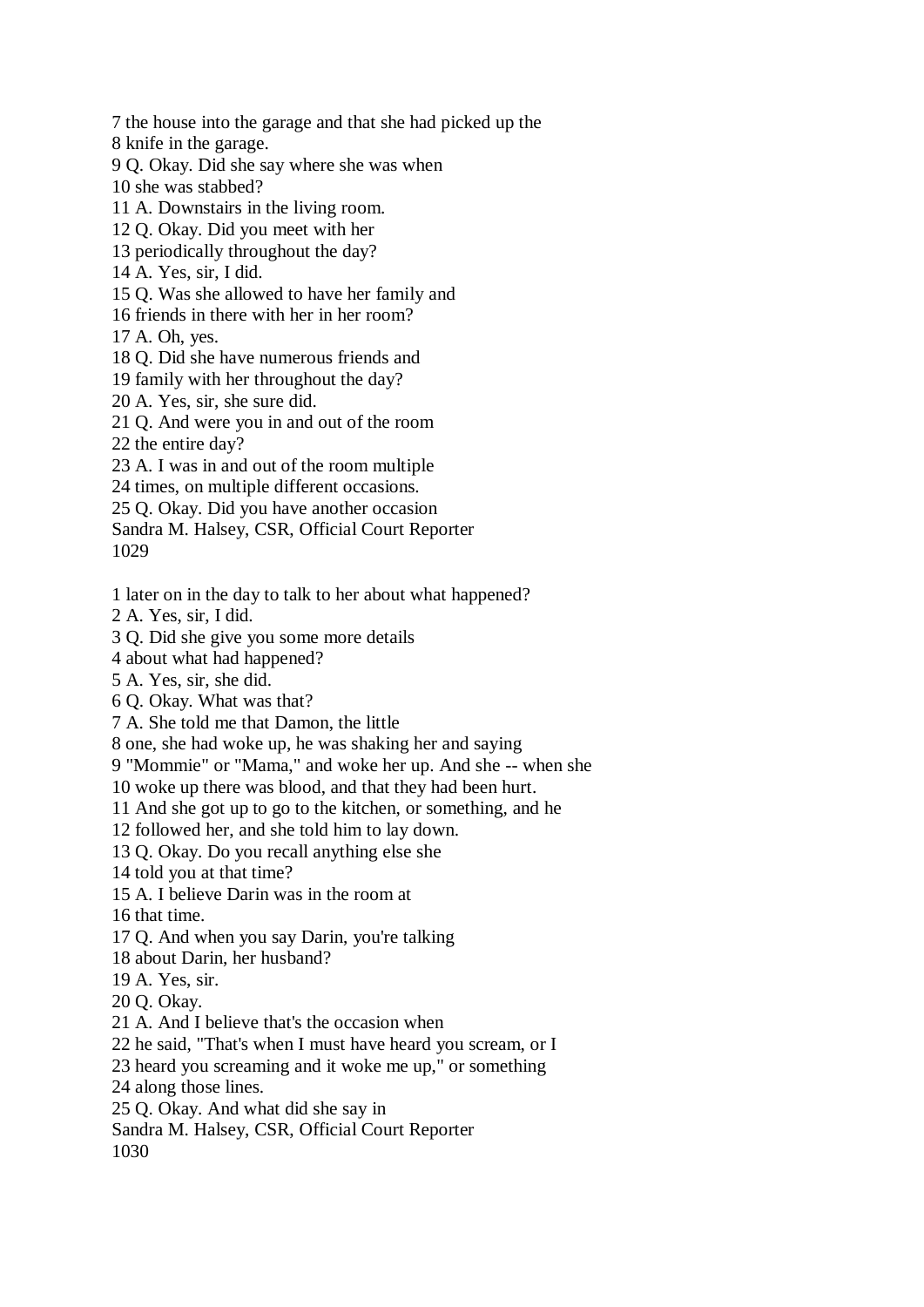1 response to that? 2 A. No, you didn't. 3 Q. Okay. Now, later on did you try to 4 coordinate some type of rape exam? 5 A. Yes, sir, I did 6 Q. Why was there a rape exam being 7 conducted, or going to be conducted? 8 A. I don't know why it was brought up. I 9 don't know if it -- I don't know who decided to do that. 10 One of the residents asked me how do we set up a rape 11 exam for someone in the intensive care unit. And I 12 called the emergency department and found out who the 13 OB/GYN that was on call for the day was, and set that up 14 through Dr. Santos and Dr. Gogel. 15 Q. Okay. Now, did you want to explain 16 that procedure to Mrs. Routier? 17 A. Yes, sir, I did. 18 Q. Okay. And, what did you say to her? 19 A. I tried to -- I asked her if she 20 understood what we were going to do. Did she understand 21 what a rape exam was? I explained to her that we didn't 22 do a full rape kit at Baylor Hospital, because those are 23 done at Parkland, but did she understand that it would be 24 like, just a normal GYN exam. Was she okay with that. I 25 had asked her, did she think she had been raped. Sandra M. Halsey, CSR, Official Court Reporter 1031 1 Q. What was her response when you asked 2 her that? 3 A. She told me something like, "Well, 4 when I woke up I felt a pressure down there." 5 Q. Okay. Now, you weren't present when 6 any rape exam was done, were you? 7 A. No, sir, I was not. 8 Q. Okay. At some point during the day 9 was the defendant's baby brought into her? 10 A. Yes, Drake. 11 Q. Okay. And how old was he? 12 A. I don't know, 8 months old or so, 7 or

13 8 months old.

14 Q. Okay. And, were you present when he

15 was brought into the room?

16 A. Yes, sir, I was.

17 Q. And what happened when he was brought

18 into the room?

19 A. Their neighbors, and I don't know

20 their name, brought Drake into the intensive care unit.

21 And they had kind of been waiting for a while, because

22 everybody had been talking about him coming. They gave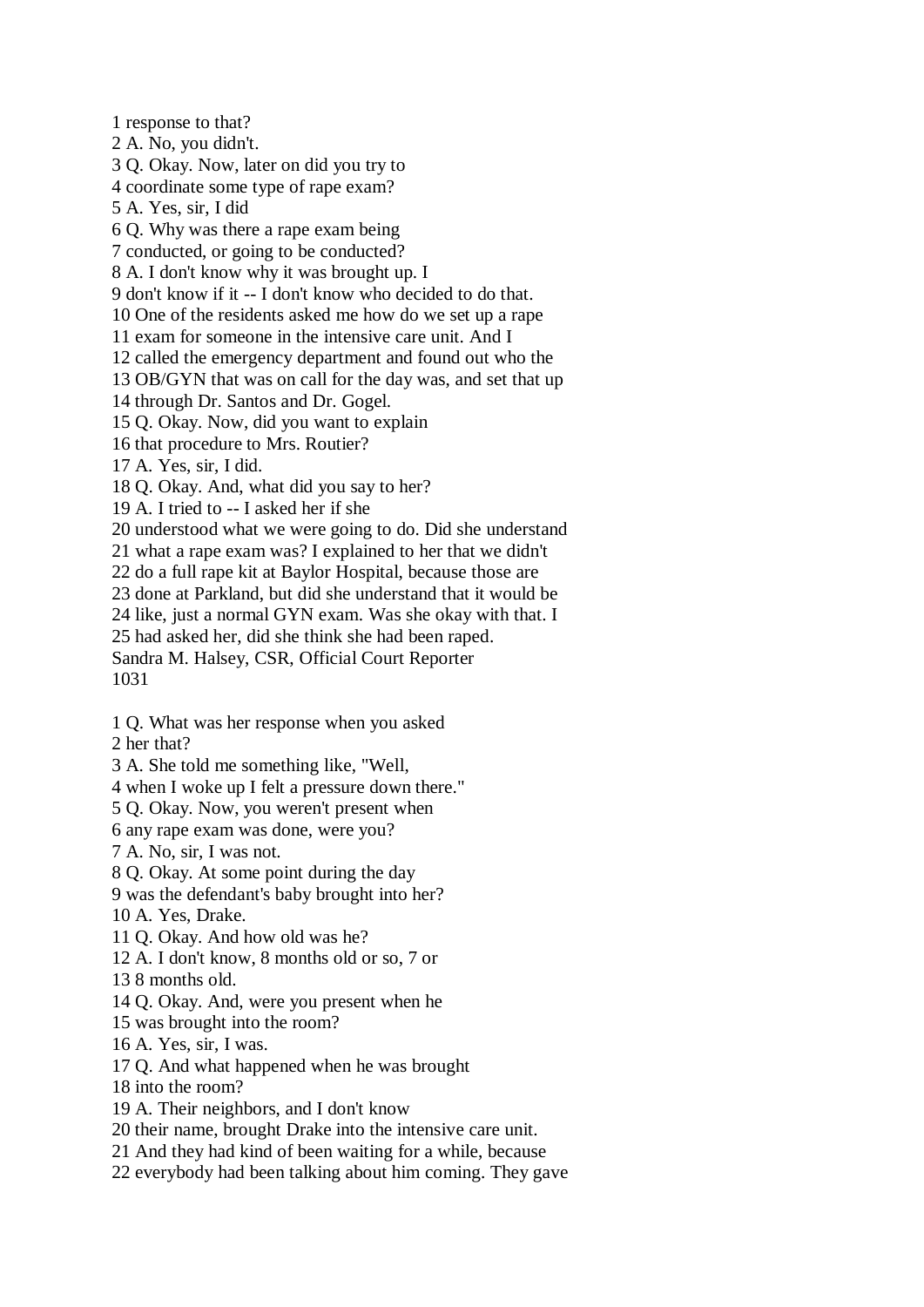23 him to Darin, and Darin was holding him. And she didn't 24 want Drake -- she had the big dressings on her arm and 25 her neck. Sandra M. Halsey, CSR, Official Court Reporter 1032

1 Q. You're talking about the defendant?

2 A. I'm sorry, yes, ma'am -- yes, sir.

3 Q. Okay.

4 A. And she didn't want -- she had IVs and

5 stuff and she didn't want Drake to, you know, grab or

6 pull it, or be able to touch those dressings. And, so,

7 when Darin tried to hand her to him she didn't, you know,

8 she didn't really want to hold him herself.

9 Q. Okay.

10 A. And so, I took him across -- I was

11 standing on one side of the bed and Darin was on the

12 other, and so I took him, and papoosed him, you know how

13 you do little kids, and made him like a football, kind of

14 under my arm, and leaned over the bed so that, you know,

15 they could touch cheeks, or you know, she could kiss his

16 cheek or something, because he was, you know, like this,

17 you know, wanting his mom.

18 Q. Right.

19 A. And she kind of turned her head.

20 Q. Turned her head from him?

21 A. Away from him.

22 Q. What did you do then?

23 A. I picked him up, kissed him, and gave

24 him back to Darin.

25 Q. Okay. And what was done with the baby

Sandra M. Halsey, CSR, Official Court Reporter 1033

1 then?

2 A. Well, he was given, I believe, back

3 to -- I don't know if he handed him to the lady or the

4 gentleman, and then they took him out into the waiting

5 room.

6 Q. Okay. You've spent a whole lot of

7 time in the emergency room and the trauma unit; is that

8 right?

9 A. Yes, sir.

10 Q. You have seen a lot of different types

11 of cases that come in there?

12 A. Yes.

13 Q. Have you seen a lot of victims that

14 have been involved -- or been assaulted with knives or

15 sharp weapons?

16 A. Yes, sir.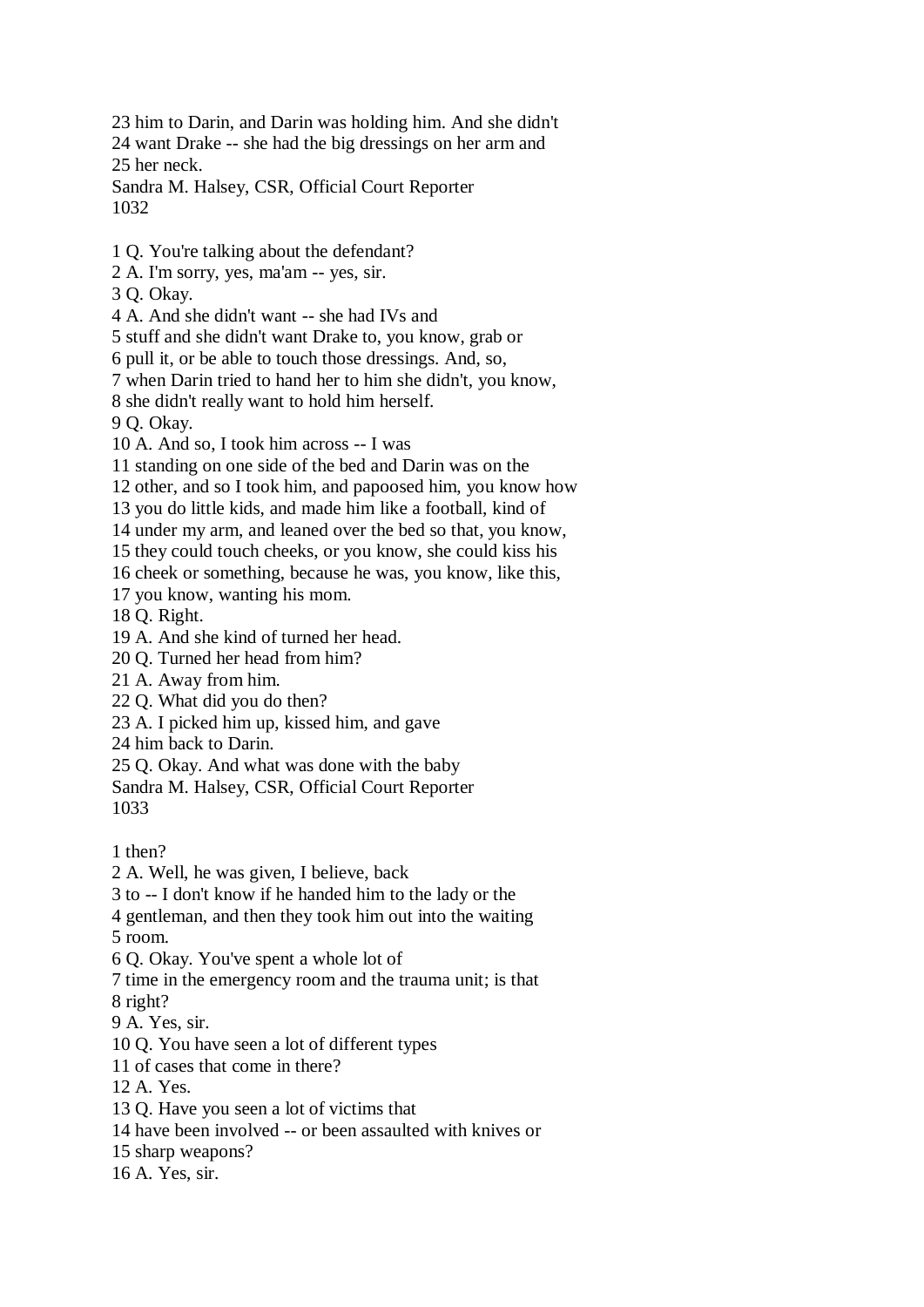17 Q. Okay. Are you familiar with the term

18 "defensive wounds"?

19 A. Yes, sir, I am.

- 20 Q. Okay. Tell the jury what defensive
- 21 wounds are.

22 A. In relation to like a stab wound?

23 Q. Yes. And I'm talking about stabbing.

24 A. Okay. Generally, if you're trying to

25 defend yourself against someone who's, you know, trying

Sandra M. Halsey, CSR, Official Court Reporter

1034

1 to stab you, you will raise your arms, or you will try to

2 grab the knife away from them. And you see a lot of cuts

3 across the palm of the hand or all of the fingers or the

4 thumb will be cut. You see a lot of puncture-type wounds

5 to the back of the arm or to the hand, because you

6 usually defend yourself like this.

7 Q. You see a lot of them, or just a few,

8 or how does it work?

9 A. Well, it depends on the circumstances

10 and it depends on the patient. And usually if someone is

11 really, you know, put up a big fight, then there are a

12 lot of wounds.

13 Q. Okay. These are things you have seen

14 just in the emergency room itself? Basically?

15 A. In the emergency room and elsewhere.

16 Q. Okay. Now, I guess, how long were you

17 there that day?

18 A. On the 6th?

19 Q. Yes.

20 A. I was probably there a good 8 or 10

21 hours.

22 Q. In and out of the defendant's room all

23 day long?

24 A. Off and on, yes, sir.

25 Q. Okay. Did you have a chance to see

Sandra M. Halsey, CSR, Official Court Reporter 1035

1 her and see the wounds she had received, where they were

2 dressed and so forth?

3 A. Yes, sir.

4 Q. Okay.

5

6 MR. JOHN HAGLER: While he's going

7 through the exhibits, your Honor, we'll object on the

8 fact that this witness has not been qualified as a

9 forensic expert. We don't quarrel with her

10 qualifications as a trauma nurse, but under Rule 702 and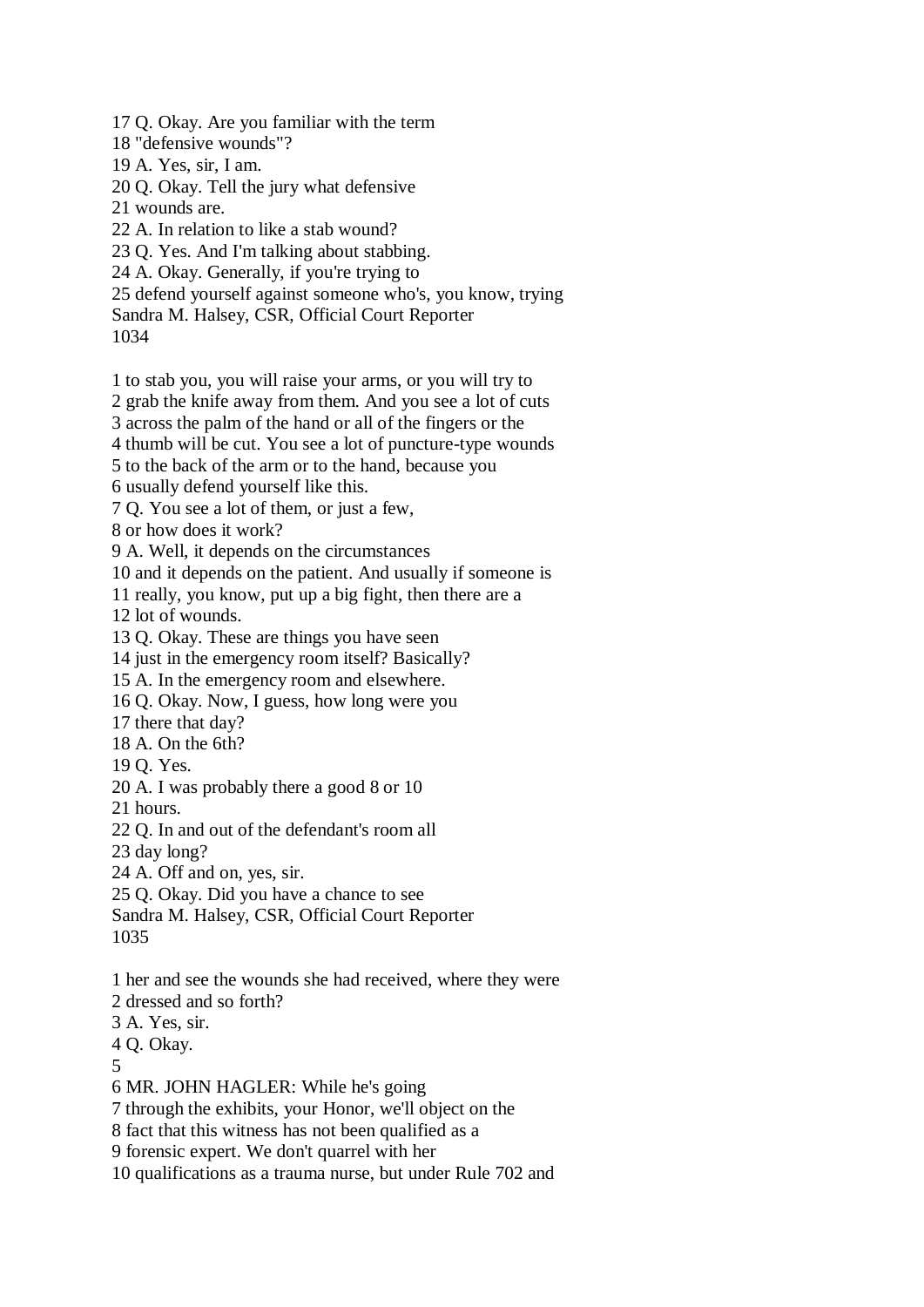11 705 she is not qualified to give an expert opinion as to 12 the type or nature of the wounds, and whether or not they 13 are defensive-type wounds. 14 THE COURT: Overruled. Go ahead. 15 16 BY MR. TOBY L. SHOOK: 17 Q. Let me show you some photographs, 18 State's Exhibit 52-G and 52-H and 52-F. Do you recognize 19 those photographs? 20 A. Yes, sir. 21 Q. Is that how the defendant appeared in 22 the trauma unit? 23 A. Yes, sir. 24 Q. Okay. And, do those appear to have 25 been taken the day you were dealing with her? Sandra M. Halsey, CSR, Official Court Reporter 1036 1 A. Yes, sir. 2 Q. Okay. Let me show you now what's 3 been marked and entered into evidence as State's Exhibit 4 52-B. Is that also a photograph of the defendant? 5 A. Yes, sir. 6 Q. Okay. Do you see the large bruise 7 there on her right arm? 8 A. Yes, sir. 9 Q. Okay. Have you seen bruises like that 10 before in your 11 years experience as a nurse? 11 A. Yes, sir. 12 Q. Okay. What type of bruising is that? 13 A. It's a big bruise. That's almost a 14 full arm bruise on the underneath side of her arm. It 15 looks like some type of a blunt trauma. 16 Q. And is blunt trauma when something 17 very hard strikes the skin? 18 A. Blunt trauma is, like, car wrecks, or 19 aggravated assault with a bat or something like that. 20 Q. Okay. And, would you say that is a 21 little blunt trauma or a lot of blunt trauma? 22 A. It's a pretty good blunt trauma. 23 Q. Okay. And, as you said, it covers 24 most of the arm, doesn't it? 25 A. Most of the under side of the arm, Sandra M. Halsey, CSR, Official Court Reporter 1037 1 yes, sir. 2 Q. Okay. And by looking at a bruise,

3 from your experience as a nurse, can you tell if they're

4 older bruises, newer bruises, things like that?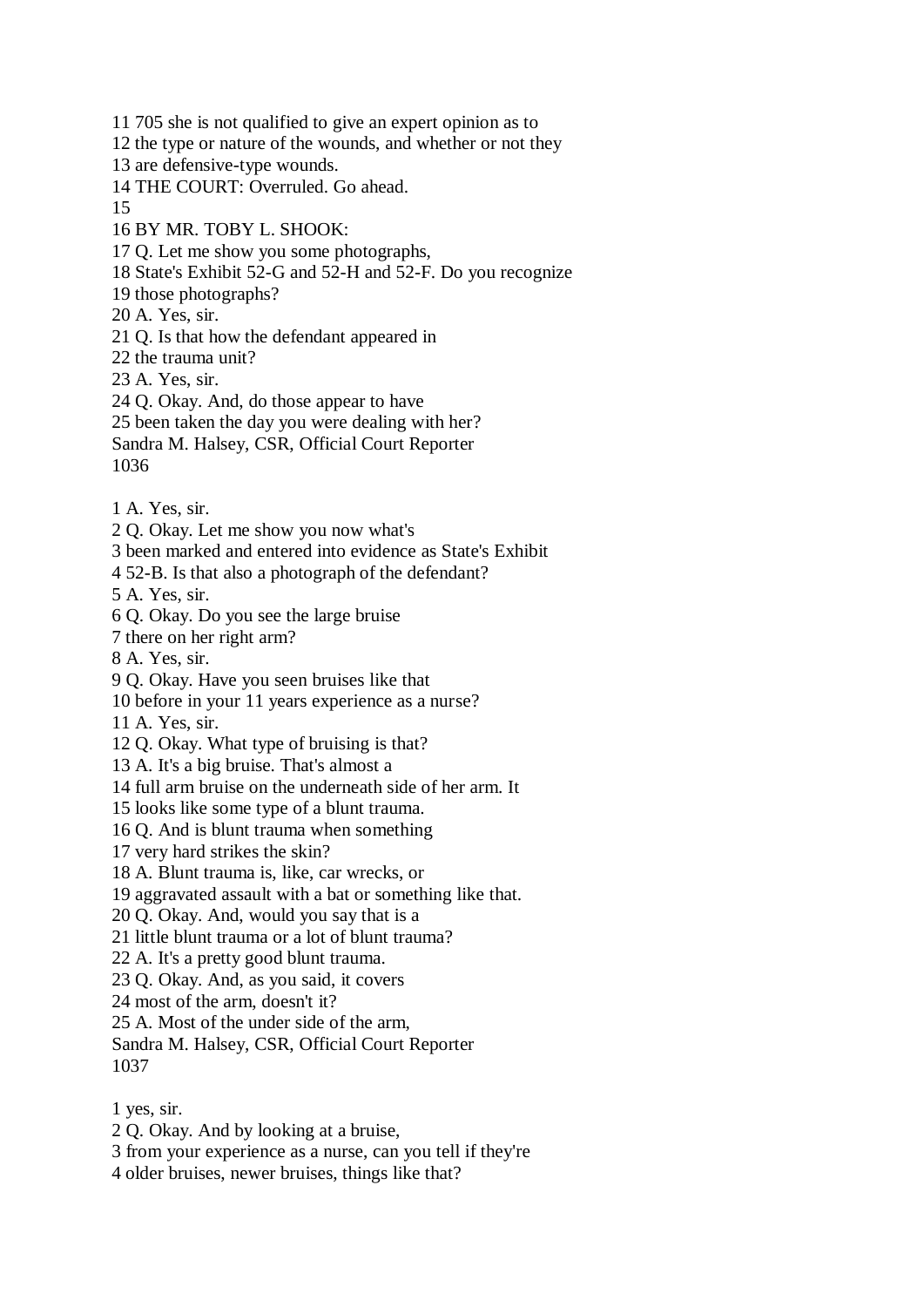5 A. Bruises have different colorations. 6 Q. Okay. Looking at that bruise in that 7 particular photograph, does that look like it's been 8 there a few days, a more recent bruise or what? 9 A. Can I took at it again? 10 Q. Let me show you another photograph 11 also. 12 A. Okay. 13 Q. I mean, now, looking at a bruise you 14 can't tell the exact age of it, can you? 15 A. No. 16 Q. Okay. But they have different shades 17 of color? 18 A. Well, older bruises have green and 19 yellow, they start changing colors. Newer bruises are 20 purple and red. 21 Q. And what color is that bruise? 22 A. Purple and red. 23 Q. Okay. You observed Mrs. Routier all 24 day during the 6th; is that right? 25 A. Yes, sir. Sandra M. Halsey, CSR, Official Court Reporter 1038 1 Q. Did you see any type of that injury on 2 that right arm during that day? 3 A. No, sir. And I changed the dressing 4 on her arm. 5 Q. You personally changed the dressing? 6 A. I changed the dressing on that arm. 7 Q. Okay. If she had received some blunt 8 trauma at, say, 2:30 in the morning on the 6th of June, 9 do you think you would have seen evidence of that injury 10 that would have caused that type of bruising? 11 A. Absolutely. 12 Q. Okay. Is that something you check for

13 there in the trauma unit?

14 A. This bruise is large enough that it

15 would have been charted over and over and over. This is

16 a massive bruise.

17 Q. Okay. That's something the nurses

18 would chart in their charts?

19 A. Yes, sir, it is.

20 Q. Would a bruise like that cause a lot

21 of pain?

22 A. A bruise like that would be very sore

23 and very painful to the patient.

24 Q. Okay. You didn't see any evidence of

25 injury that caused that bruise at all?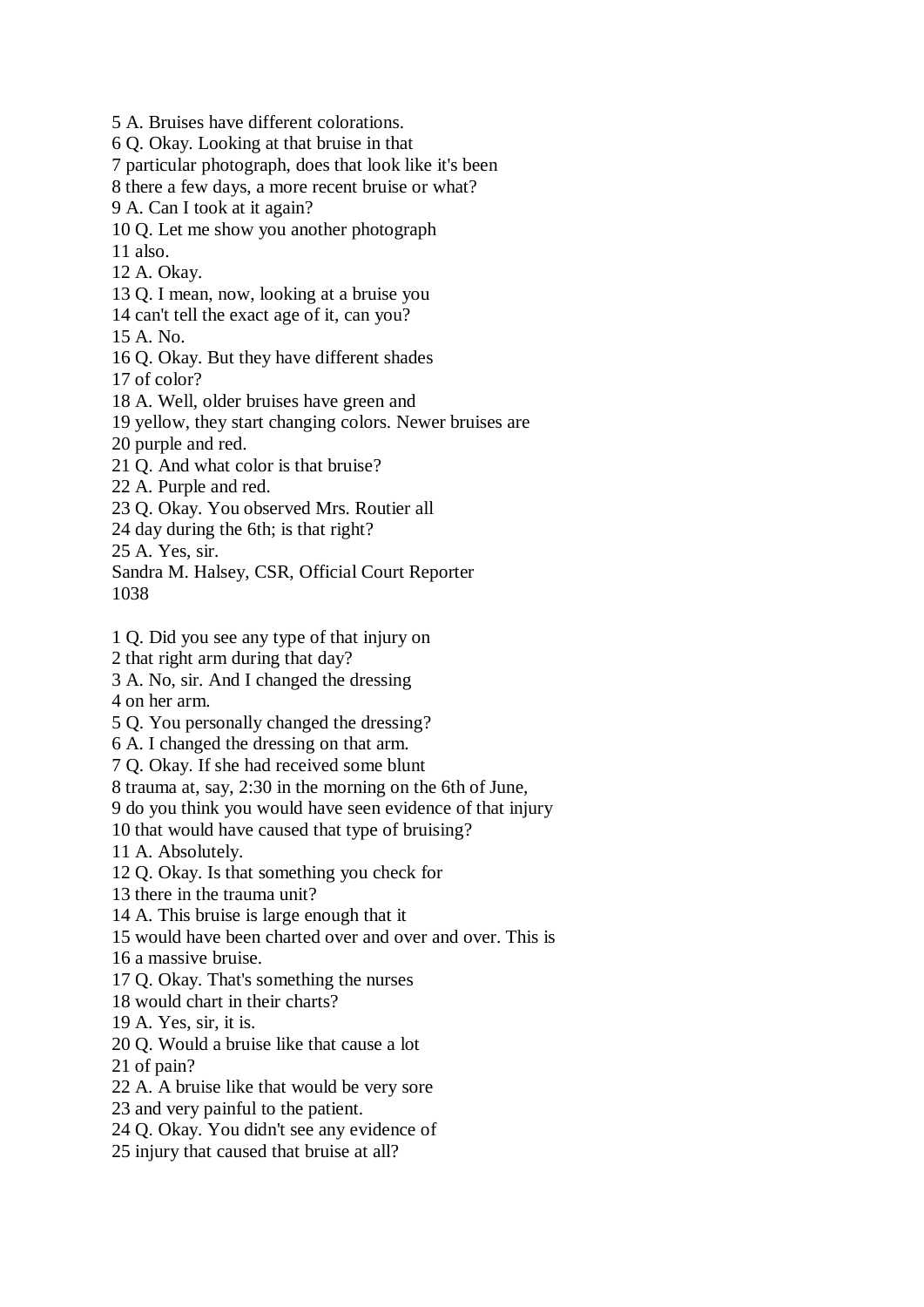Sandra M. Halsey, CSR, Official Court Reporter 1039

1 A. I did not see this bruise, no, sir. 2 Q. Okay. You say that bruise is reddish 3 and -- 4 A. Purple and red. 5 Q. Purple and red. And that indicates 6 what to you? 7 A. That it's a fairly recent bruise. 8 Q. Okay. And when you say "fairly 9 recent," what do you mean? 10 A. 24 hours, maybe 48, but no older than 11 that. 12 Q. Okay. Now, as part of your duties as 13 trauma coordinator, do you deal with families that 14 have -- may have to deal with families breaking the news 15 of their relative's deaths? 16 A. Yes, sir, I do. 17 Q. Okay. Do you do that just a few times 18 or often? 19 A. I do that on a very regular basis. I 20 see the families of my intensive care unit patients every 21 day if I can catch them, either in the unit or in the 22 waiting room. 23 Q. Okay. And does that take some special 24 finesse, I guess, maybe when you're dealing with people 25 in that situation? Sandra M. Halsey, CSR, Official Court Reporter 1040 1 A. Yes, sir. 2 Q. Okay. And when you were in the 3 emergency room, did you have these same dealings with 4 people? 5 A. Yes. 6 Q. People that have lost relatives, 7 people that have lost loved ones? 8 A. Yes. 9 Q. Have you dealt with mothers that have 10 lost their children? 11 A. Yes, sir, I have. 12 Q. Have you had to tell mothers that 13 their children have died? 14 A. Yes, sir, I have. 15 Q. Children that are there in your unit, 16 and they come to the unit. Have you had those 17 situations? 18 A. And they have died in the intensive 19 care unit?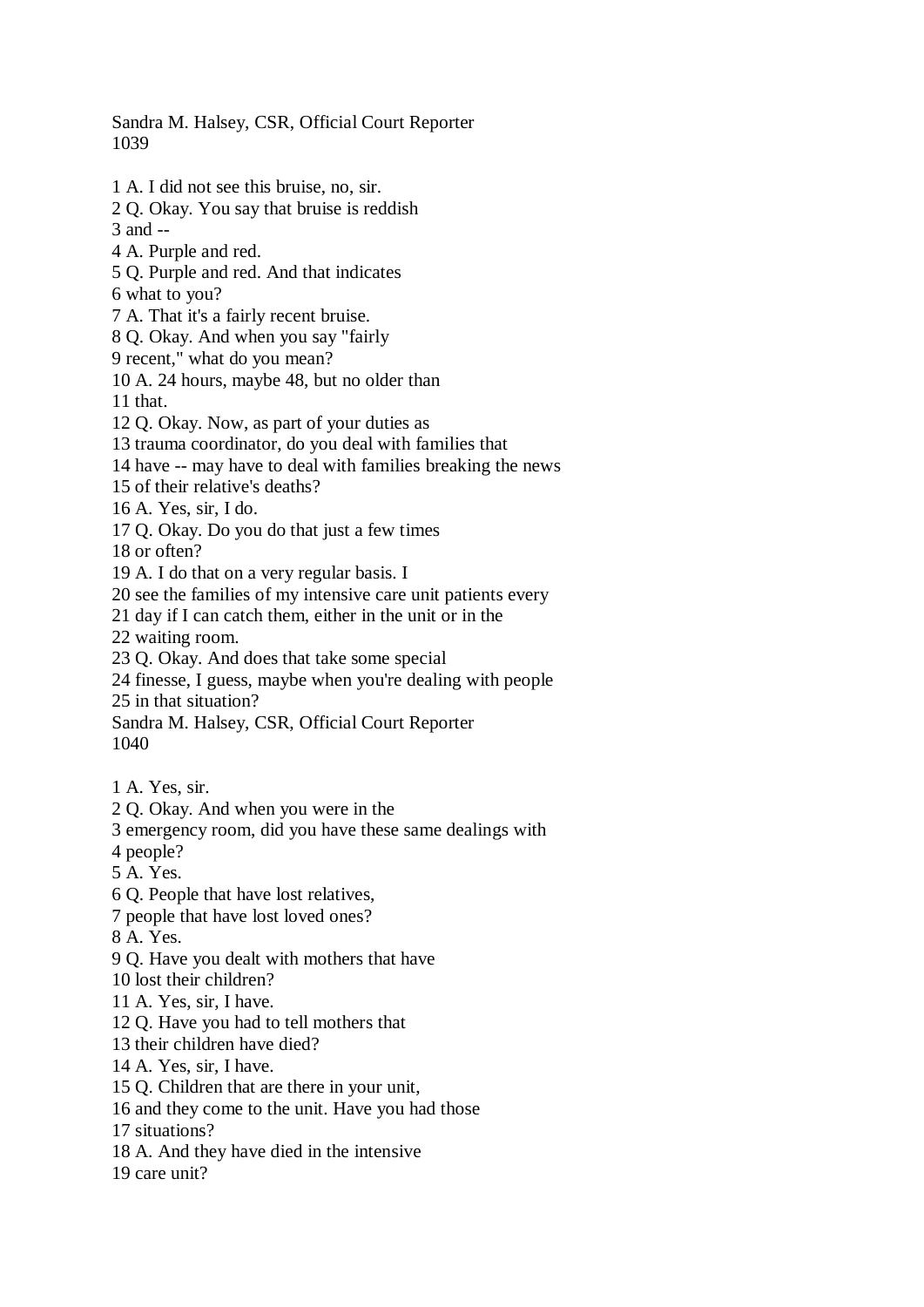20 Q. Yeah. Mothers that come to the

21 intensive care unit to see their children and they die

22 while they're in your care?

23 A. Yes, sir.

24 Q. And also, have you treated -- or have

25 you had mothers there being treated in the unit and their

Sandra M. Halsey, CSR, Official Court Reporter

1041

1 children may have died in an accident with them or

2 something like that?

3 A. Yes, sir.

4 Q. Have you done that on few or many

5 times?

6 A. Many occasions.

7 Q. Okay. What is the reaction, usually,

8 of a mother that has lost a child?

9 A. People who lose their children have a

10 wide range of emotions, but mother's are inconsolable,

11 basically.

12 Q. Okay.

13 A. You see everything from absolutely

14 being hysterical, falling in the floor screaming, crying,

15 and you do have some people that are very stoic, but, you

16 know, their knuckles are white, and, you know, you can

17 tell they're really hanging on to everything just to be

18 able to survive the minute.

19 Q. Okay. They react somewhat

20 differently; is that right?

21 A. Everybody is an individual, yes, sir.

22 Q. Okay. But are they all inconsolable?

23 A. Mothers. Mothers are. It doesn't

24 matter if her kid is 3 or 53. You're still their mother

25 and they are inconsolable.

Sandra M. Halsey, CSR, Official Court Reporter 1042

1 Q. Okay. Did you have the chance in

2 dealing with the defendant on that day to check her

3 emotions and see how she was dealing with her lose of her

4 sons?

5 A. Yes, sir, I did.

6 Q. Could you describe her emotional

7 reaction?

8 A. Darlie was kind of withdrawn. She

9 didn't cry very often. Detached. She just wasn't very

10 emotional. Just not overtly emotional.

11 Q. Not the emotions that you usually see

12 with a mother?

13 A. Not typically, no.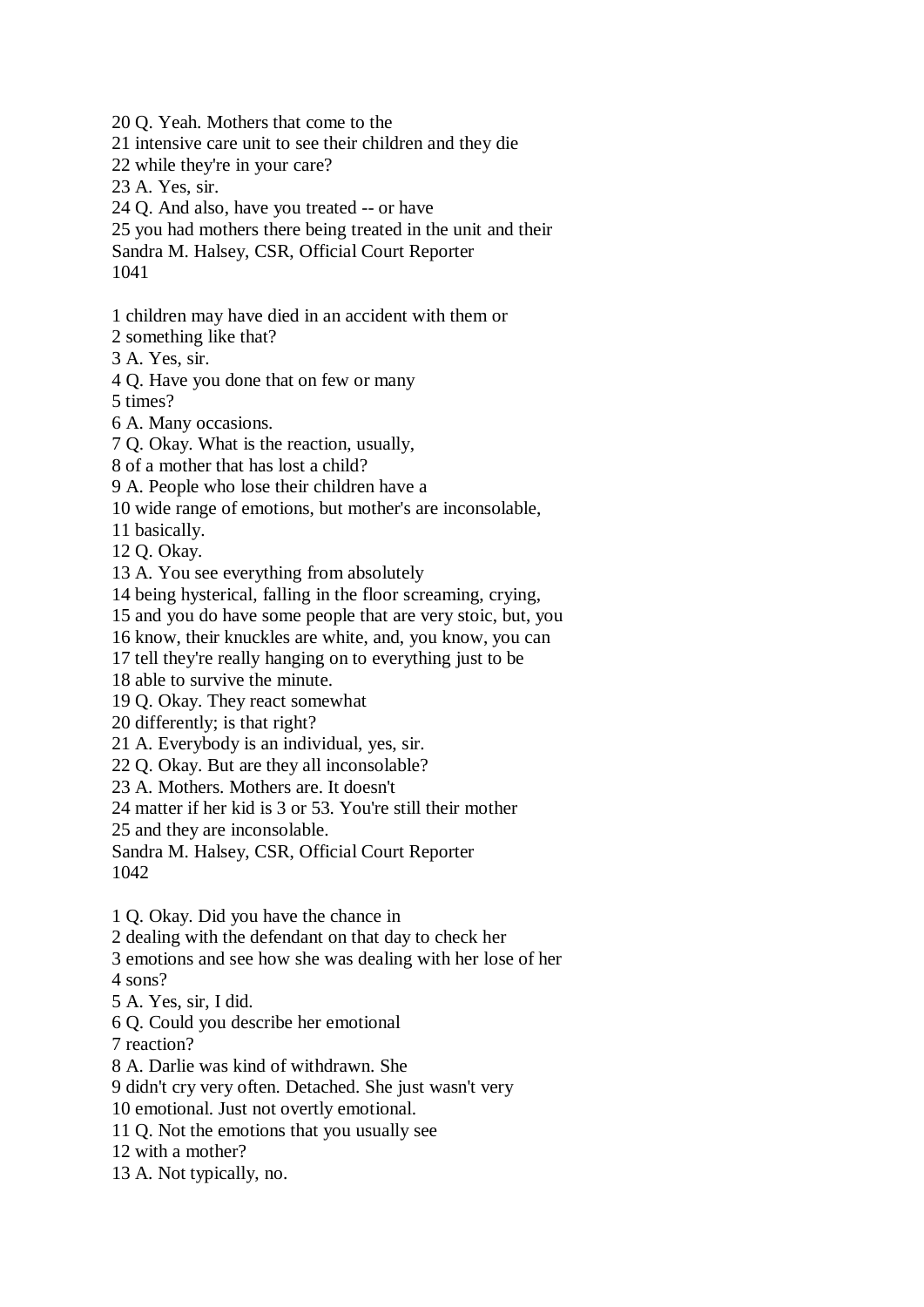14 Q. Not the inconsolable emotions you see?

15 A. That's correct.

16 Q. Now were some of her other relatives 17 there?

- 18 A. Yes, sir, they were.
- 19 Q. Her mother?
- 20 A. Yes.
- 21 Q. Whose name is Darlie Kee, I believe?
- 22 A. Yes, sir.
- 23 Q. Her sister?
- 24 A. Um-hum. (Witness nodding head
- 25 affirmatively). Yes, sir.
- Sandra M. Halsey, CSR, Official Court Reporter 1043

1 Q. What were their reactions?

2 A. Oh, they were -- bless their hearts,

3 they were hysterical. I probably held her little

4 sister -- I have forgotten her name -- her mom, her

5 mother-in-law, one of the ladies that was a neighbor.

6 They cried, and they cried, and they cried.

7 Q. Is that the reaction you normally see?

8 A. That's a typical reaction, yes, sir.

9 Q. Have you ever seen the reaction that

10 you were seeing in the defendant in any of your previous

- 11 experiences?
- 12 A. Not in my experience, no, sir.
- 13 Q. Okay.
- 14

15 MR. TOBY L. SHOOK: That's all the

16 questions I have, Judge.

17 THE COURT: Mr. Mulder.

18 MR. DOUGLAS MULDER: Yes, sir.

19

20

21 CROSS EXAMINATION

22

23 BY MR. DOUGLAS MULDER:

24 Q. Mrs. Cotner, of course that doesn't

25 mean that Darlie was not grieving, does it?

Sandra M. Halsey, CSR, Official Court Reporter 1044

1 A. No, sir.

2 Q. Okay. And you -- the grieving process

3 is an individual process, is it not?

4 A. Yes, sir, it is. There are stages of

5 grief.

6 Q. Sure. And one of those is anger; is

7 it not?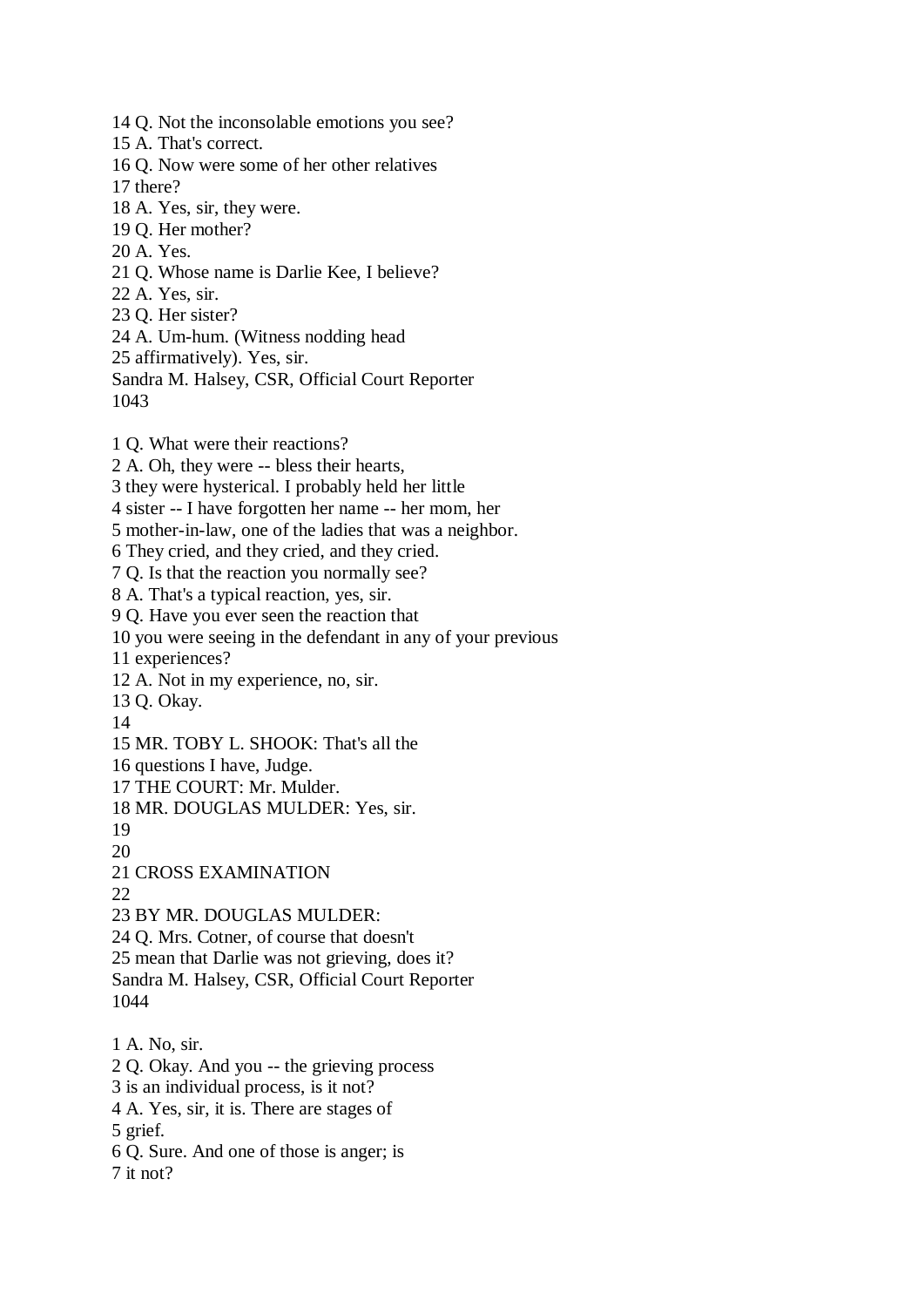8 A. Yes, sir.

9 Q. Okay. And you, I take it, had never

10 met Darlie Routier prior to June 6th of 1996?

11 A. No, sir.

12 Q. And would it not be fair to say that

13 those who were closest to her would be in a better

- 14 position than you to evaluate her grief and grieving?
- 15 A. They know her better.

16 Q. Sure. And that makes sense, doesn't

17 it?

18 A. That they know her better, yes, sir.

19 Q. Sure. Okay. Now, you had given us

20 your opinion with respect to defensive wounds, for

21 example?

22 A. Yes, sir.

23 Q. And, of course, you aren't saying that

24 this is not a defensive wound, are you?

25 A. That's not typically where we see a

Sandra M. Halsey, CSR, Official Court Reporter

1045

1 defensive wound.

2 Q. Well, it depends, and I would guess,

3 and, again, I don't purpose to have the expertise that

4 you do, but I suspect that it would depend on the

5 position that the person defending themselves was in at

6 the time they were attacked, would it not?

7 A. Yes, sir.

8 Q. And whether you saw one, or whether

9 you saw 101, would be more up to the attacker than it

10 would be to the person who was being attacked, would it 11 not?

12 A. It would depend on how much of a

13 struggle there was, yes, sir.

14 Q. Okay. Well, and that's generally

15 dictated by the person, the assailant, the person doing

16 the attacking, is it not, the aggressor?

17 A. I assume so.

18 Q. Well, I mean, you don't have to

19 assume. I mean, anybody that is a nurse knows that,

20 don't they?

21 A. Well --

22 Q. In fact, anybody that can come in out

23 of the rain knows that, don't they?

24

25 MR. TOBY L. SHOOK: Well, Judge, I'm

Sandra M. Halsey, CSR, Official Court Reporter 1046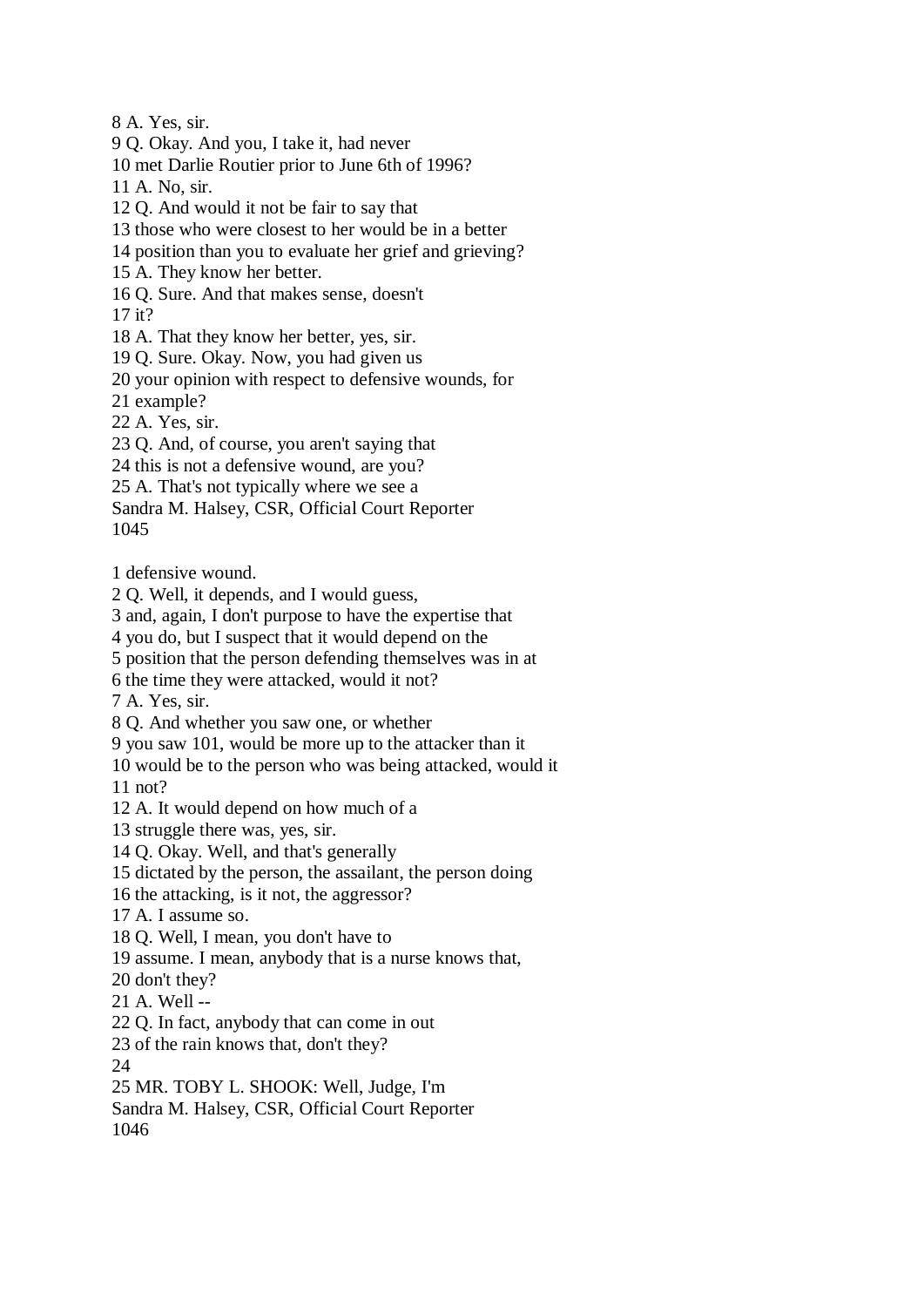1 going to object to that. 2 THE COURT: Overruled. Let's phrase 3 your questions properly. 4 MR. TOBY L. SHOOK: That's improper. 5 THE COURT: Thank you. Go ahead. 6 7 BY MR. DOUGLAS D. MULDER: 8 Q. You know that is true, don't you? 9 A. That it depends on the attacker? 10 Q. Sure. Not the person being attacked? 11 A. Well, it could, yes, sir. 12 Q. Okay. Now, did you make any notes, 13 Mrs. Cotner? 14 A. No, sir, I did not. 15 Q. Is there a reason for that? 16 A. I do not do direct patient care in the 17 intensive care unit. 18 Q. But yet you did -- you changed the 19 dressing on her injuries? 20 A. Part of my job is to assist the trauma 21 physicians in what they're doing. And at the time I was 22 assisting one of the physicians, looking at the wound, 23 checking it, and I redressed it at his request. 24 Q. Okay. And I would think, again, 25 you're the expert in this, but I would think that part of

Sandra M. Halsey, CSR, Official Court Reporter 1047

1 the nurse's responsibility would be to chart for the

2 doctors anything unusual that you see.

3 A. The nurses are responsible for

4 charting their stuff, the doctors are responsible for

5 charting their stuff.

6 Q. Okay. When you see something

7 ordinary, no point in charting that; is that right?

8 A. And your definition of ordinary?

9 Q. Well, I mean, you chart the unusual.

10 Don't you?

11 A. Well --

12 Q. Don't you want to alert the doctor to

13 the unusual, or anything that you think is unusual?

14 A. Yes, sir.

15 Q. I mean, that's the whole purpose of

16 charting, so the doctor can look and see if the

17 patient's -- I mean, there's anything unusual about this

18 particular patient, isn't it?

19 A. Charting is so you know what happened

20 to the patient while they were in the hospital.

21 Q. Okay. Well, did you review her chart?

22 A. No, sir, I did not.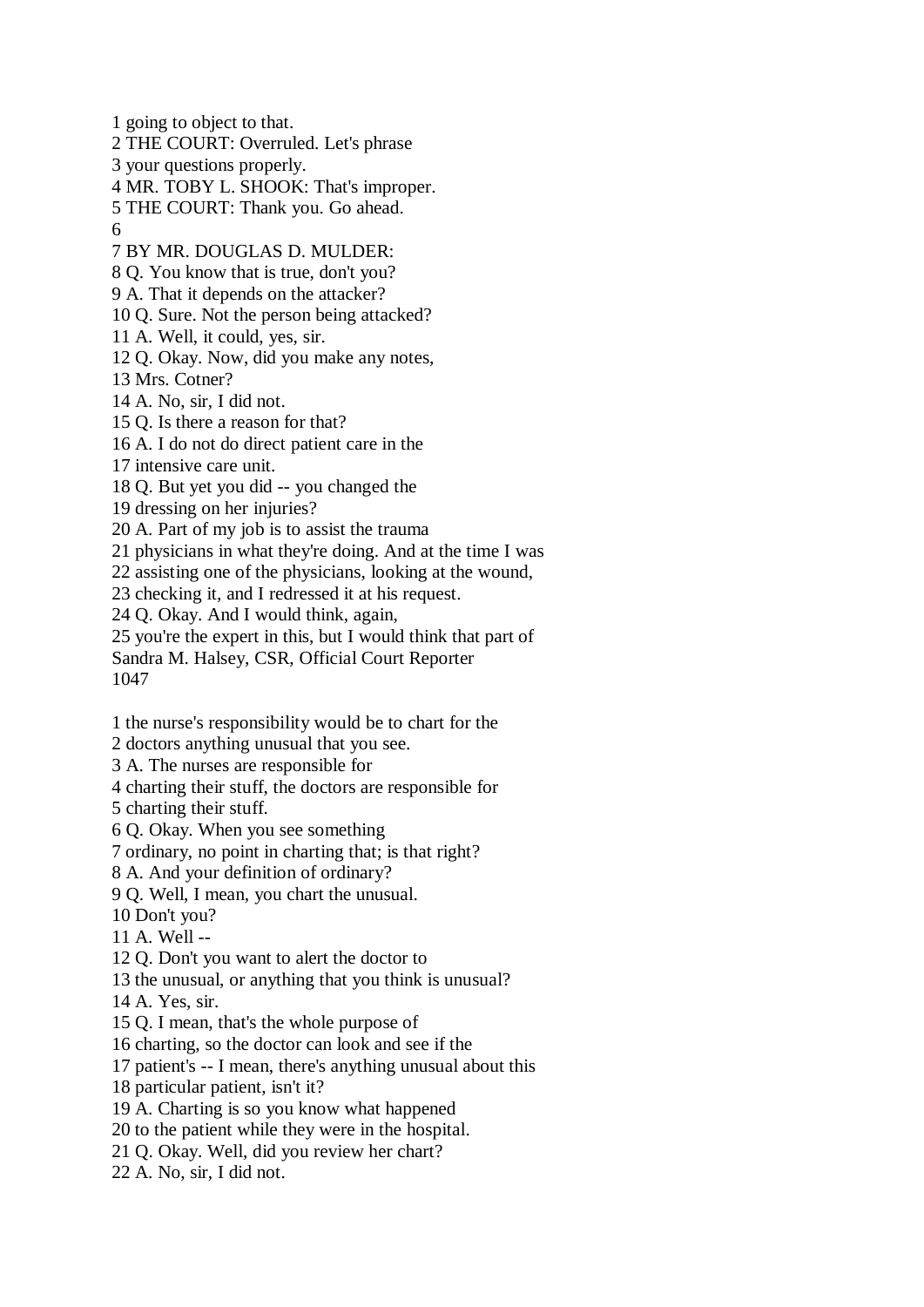23 Q. Okay. That's not within the purview 24 of your duties? 25 A. It is. I have my own -- I keep a Sandra M. Halsey, CSR, Official Court Reporter 1048 1 trauma registry, a data base on all the trauma patients, 2 and I acquire my own information. And I only get that 3 information out of the chart that I need for that 4 purpose. 5 Q. Okay. You're, as I take it, really 6 more than treatment, you're kind of, I guess for lack of 7 a better word, kind of a PR person for the trauma 8 patients? 9 A. I coordinate their care. I make sure 10 the patient sees the doctor, or the family sees the 11 doctor, or coordinate between all of the different 12 specialties to be sure that the patient and their family 13 have the information that they need. 14 Q. Okay. Would it be -- Baylor gets 15 sued, don't you? Hospitals get sued? 16 A. The hospital, yes, sir. 17 Q. I don't single Baylor out, but I guess 18 all hospitals get sued, don't they? 19 A. Yes, sir. 20 Q. Isn't that your experience? 21 A. Yes, sir. 22 Q. And they get sued, I guess they get 23 sued for negligence on the part of the nurses and 24 negligence on the part of doctors. Isn't that generally 25 what you're sued for? Sandra M. Halsey, CSR, Official Court Reporter 1049 1 A. There are a lot of reasons people sue 2 hospitals. 3 Q. Well, one of them -- all right. One 4 of them is that they allege, and I'm not saying it's 5 true, and I'm just talking generalities, but they allege 6 negligence on the part of the care givers at the 7 hospital, do they not? 8 A. Some do, yes, sir. 9 Q. Okay. That's the most frequent, is it 10 not? 11 A. I do not know that answer. 12 Q. Well, that is frequent though, is it 13 not? 14 A. Well -- 15 Q. Maybe not the most frequent, but it's 16 frequent that you're sued for negligence on the part of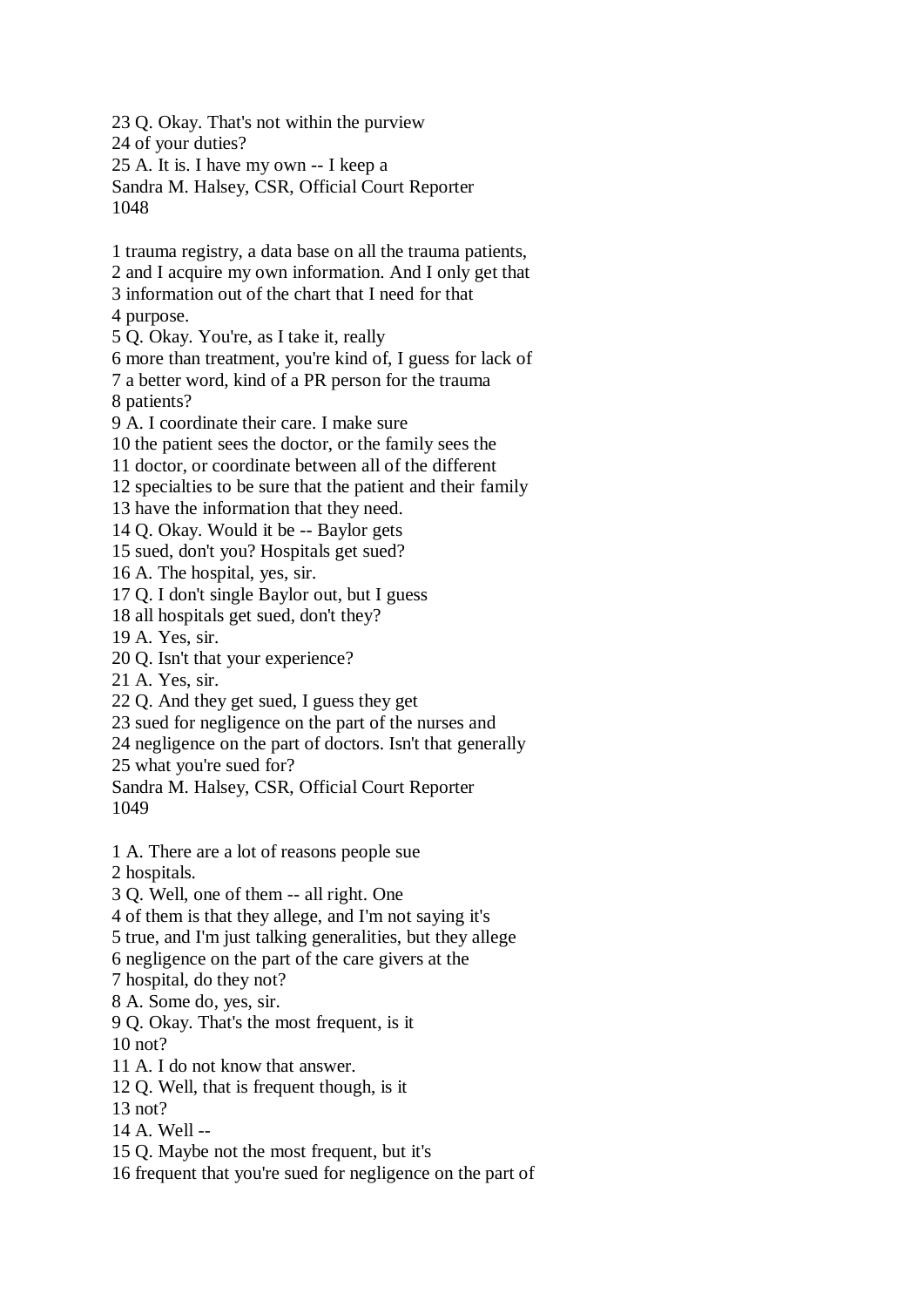17 the care providers, is it not?

18 A. I've never been sued.

19 Q. Well, I'm not talking about you in

20 particular.

21 A. Well, you said you. I'm sorry.

22 Q. Okay. Well, you're talking about you,

23 as a representative of Baylor, we've been talking about

24 the hospital. I'm not saying that somebody sued you, or

25 somebody is going to sue you. But has it been your

Sandra M. Halsey, CSR, Official Court Reporter

```
1050
```
1 experience -- how long have you been a nurse?

2 A. 11 and a half years.

3 Q. Well, haven't you seen a lot lawsuits

4 that have come through in the various hospitals?

5 A. There are lawsuits, yes, sir.

6 Q. And one of the primary reasons is

7 negligence, on the part of the care providers, is it not?

8 A. I don't know.

9 Q. Is that one of the reasons? Have you

10 ever heard that?

11 A. Yes, sir. I'm sure that's one of the

12 reasons.

13 Q. Okay. Well, don't y'all carry

14 malpractice insurance?

15 A. The hospital carries malpractice

16 insurance, yes, sir.

17 Q. They carry it on you, don't they?

18 A. Yes, sir, they do.

19 Q. Okay. And, in some places, the nurses

20 have to have their own policies, don't they?

21 A. Some nurses do choose to carry their

22 own malpractice insurance.

23 Q. Okay. Because they don't want to be

24 sued, or if they are sued they want the insurance company

25 to come in and defend them on --

Sandra M. Halsey, CSR, Official Court Reporter

1051

## 1

2 MR. TOBY L. SHOOK: Judge, I'm going

3 to object to relevance.

4 THE COURT: Overruled. Go ahead.

5

6 BY MR. DOUGLAS MULDER:

7 Q. Isn't that right?

8 A. I'm not sure I understand the last

9 question.

10 Q. Okay. Well, I assume the reason they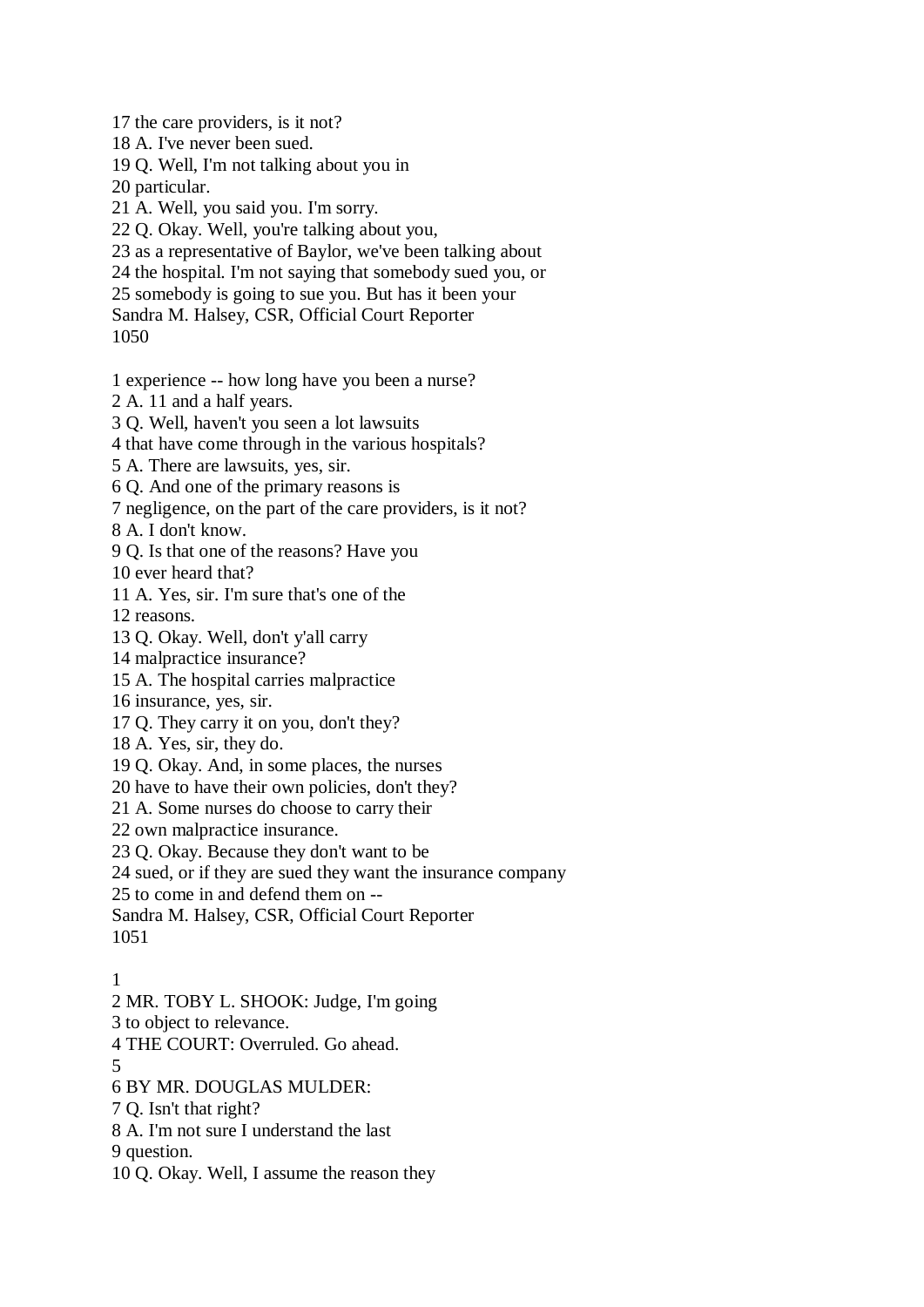11 take malpractice insurance is because if they get accused

12 of being negligent, with respect to the care that they're

13 providing, they want the insurance company to come in and

14 defend them and pay the damages if there are damages. Is

15 that not fair to say?

16 A. You carry malpractice insurance to

17 protect yourself.

18 Q. Okay. Would it be, in your judgment,

19 malpractice or negligence for nurses not to see and chart

20 evidence of trauma and bruises?

21 A. Negligence?

22 Q. Well, would that be negligent?

23 A. We chart those injuries that we note.

24 Q. Okay. Well, I mean, people get sued

25 for negligence because they didn't do something when they

Sandra M. Halsey, CSR, Official Court Reporter

1052

1 were suppose to. They owed somebody a duty because they

2 were charging them money to take care of them, and they

3 didn't handle that obligation, that's why they're sued

4 for negligence. Because they didn't discharge the duty

5 that they owed the patient; for example, in the case of a

6 nurse or doctor. Right?

7 A. I guess so.

8 Q. Okay. And in your professional

9 opinion, would it be negligence for a nurse not to note

10 bruising such as that on the chart?

11 A. It would probably be noted, yes, sir.

12 Q. That's not my question. I'm saying if

13 it was not noted, would that be negligence on the part of

14 a nurse who failed to note it.

15

16 MR. TOBY L. SHOOK: Judge, I'm going

17 to object. He's going into legal conclusions.

18 THE COURT: Sustain that objection.

19 MR. DOUGLAS MULDER: Judge --

20 THE COURT: She can state what she

21 knows but no legal conclusions. Let's ask the next

22 question.

23 MR. DOUGLAS MULDER: Well, my next

24 question was based on her answer to this question.

25 THE COURT: Well, ask it.

Sandra M. Halsey, CSR, Official Court Reporter 1053

1 MR. RICHARD C. MOSTY: May we address

2 the Court on this issue?

3 THE COURT: You may certainly address

4 the Court on this issue.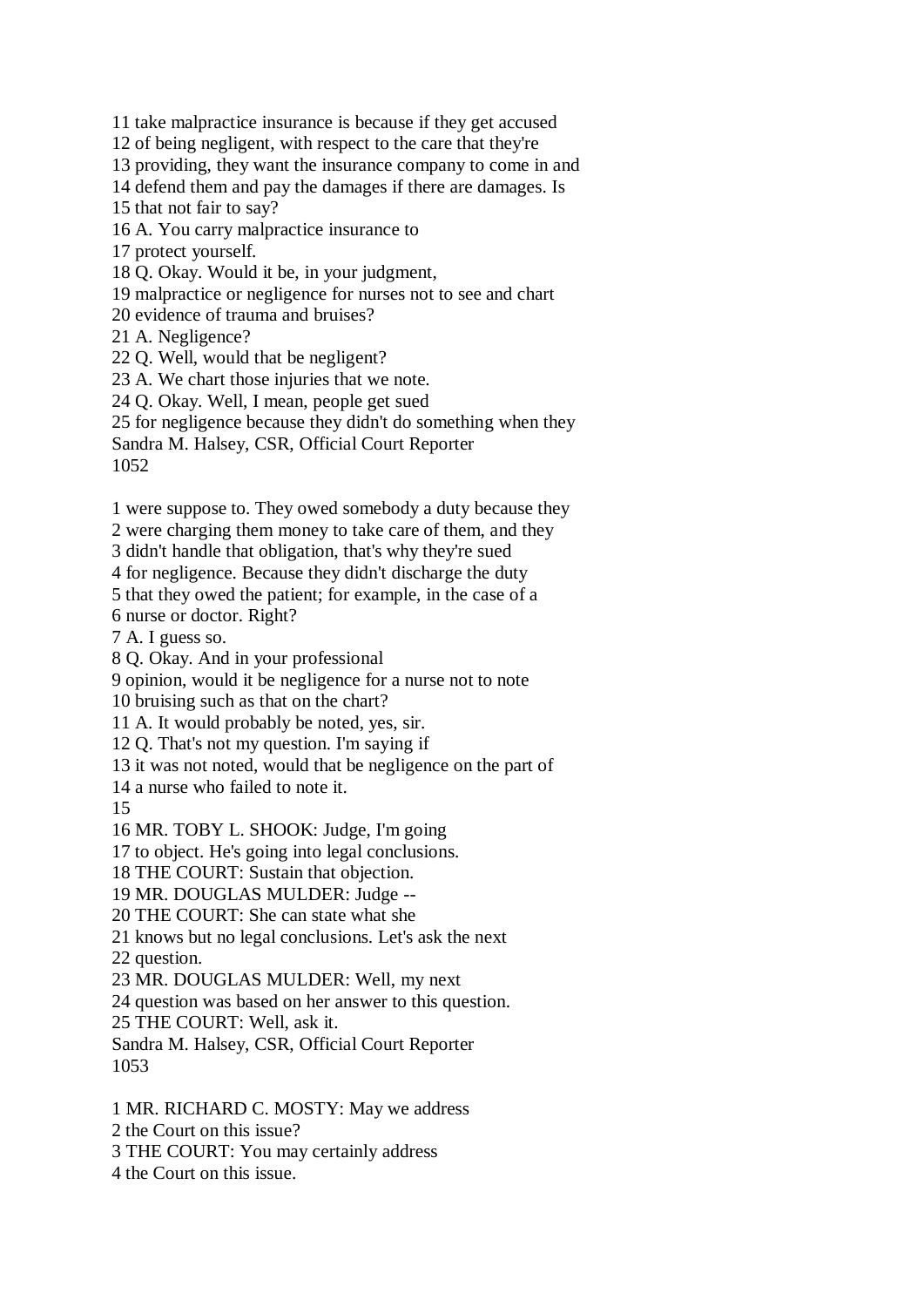5 MR. TOBY L. SHOOK: Are we going to 6 address it in front of the jury or outside? 7 MR. DOUGLAS MULDER: Either way you 8 want to do it. 9 THE COURT: Come on up here. 10 MR. RICHARD C. MOSTY: You're in 11 charge. 12 THE COURT: Come on up. Whatever you 13 want to say. 14 15 (Whereupon, a short 16 Discussion was held off 17 The record, at the side 18 Of the bench, and 19 Outside the hearing of 20 The jury, after which 21 Time the proceedings 22 Were resumed on the 23 Record as follows:) 24 25 Sandra M. Halsey, CSR, Official Court Reporter 1054 1 THE COURT: All right. Let's take a 10 2 minute break, please. Thank you. 3 4 (Whereupon, a short 5 recess was taken, 6 after which time, 7 the proceedings were 8 resumed on the record, 9 in the presence and 10 hearing of the defendant 11 and outside the presence 12 of the jury, as follows:) 13 14 15 THE COURT: All right. Let's go on 16 the record, please. 17 Please be seated in the courtroom. 18 All right. Let the record reflect 19 these proceedings are being held outside the presence of 20 the jury and all parties of the trial are present. 21 What was your question, Mr. Mulder? 22 MR. DOUGLAS D. MULDER: Judge, let's 23 get the witness back here, Ms. Cotner. 24 THE COURT: Mr. Mulder. 25 MR. DOUGLAS D. MULDER: Can we get her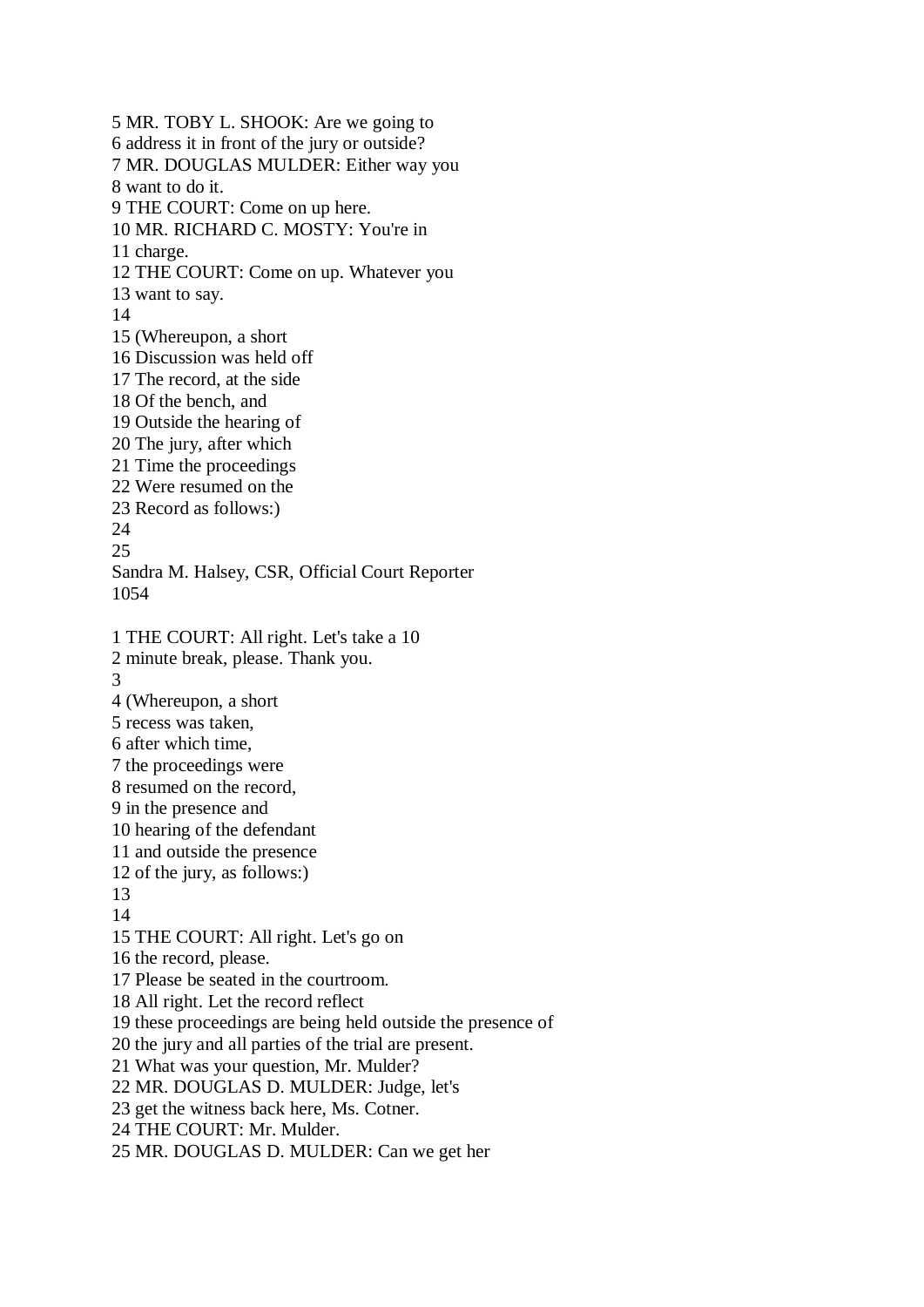Sandra M. Halsey, CSR, Official Court Reporter 1055

1 back here? 2 THE COURT: Sure. All right. 3 If you will have a seat, please, 4 ma'am. 5 THE WITNESS: Yes, sir. 6 THE COURT: All right. What was your 7 question? 8 MR. DOUGLAS MULDER: Well, I asked her 9 if it would be negligence on the part of the nurse, or 10 nurses, who were attending to Mrs. Routier if they failed 11 to chart a bruise that existed, and I held up an exhibit 12 to show her what I was talking about. 13 THE COURT: Okay. And the State had 14 an objection. 15 MR. DOUGLAS MULDER: And she said -- 16 her answer was they charted all of the, whatever. That 17 wasn't my question. 18 MR. TOBY L. SHOOK: Well, Judge -- 19 THE COURT: All right. The Court -- 20 and your objection was that that calls for a legal 21 conclusion. 22 MR. TOBY L. SHOOK: Right, Judge. 23 THE COURT: All right. The Court 24 holds that it does call for a legal conclusion. I will 25 not let that question be asked. I sustain the objection. Sandra M. Halsey, CSR, Official Court Reporter 1056 1 If she wants to answer that they chart everything, that's 2 fine. But I'm not going to have her make a decision on 3 negligence. 4 MR. RICHARD C. MOSTY: We submit that 5 that's -- 6 THE COURT: You may have a running 7 objection on this if you wish. 8 MR. RICHARD C. MOSTY: Well, I would 9 like to point out that our basis for offering this is 10 under Rule 701 through 705 under the Rules of Criminal 11 Evidence regarding testimony of expert witnesses. She's 12 shown to be qualified in the area of nursing. The State 13 asked her a number of questions about her expertise as a 14 nurse. And so this is an area within her area of 15 expertise as a nurse, of what is the proper standard of

16 care of a nurse. And the question is -- does it meet the

17 proper standard of care for a reasonably prudent nurse.

18 She is qualified to answer that.

19 THE COURT: But you want her to say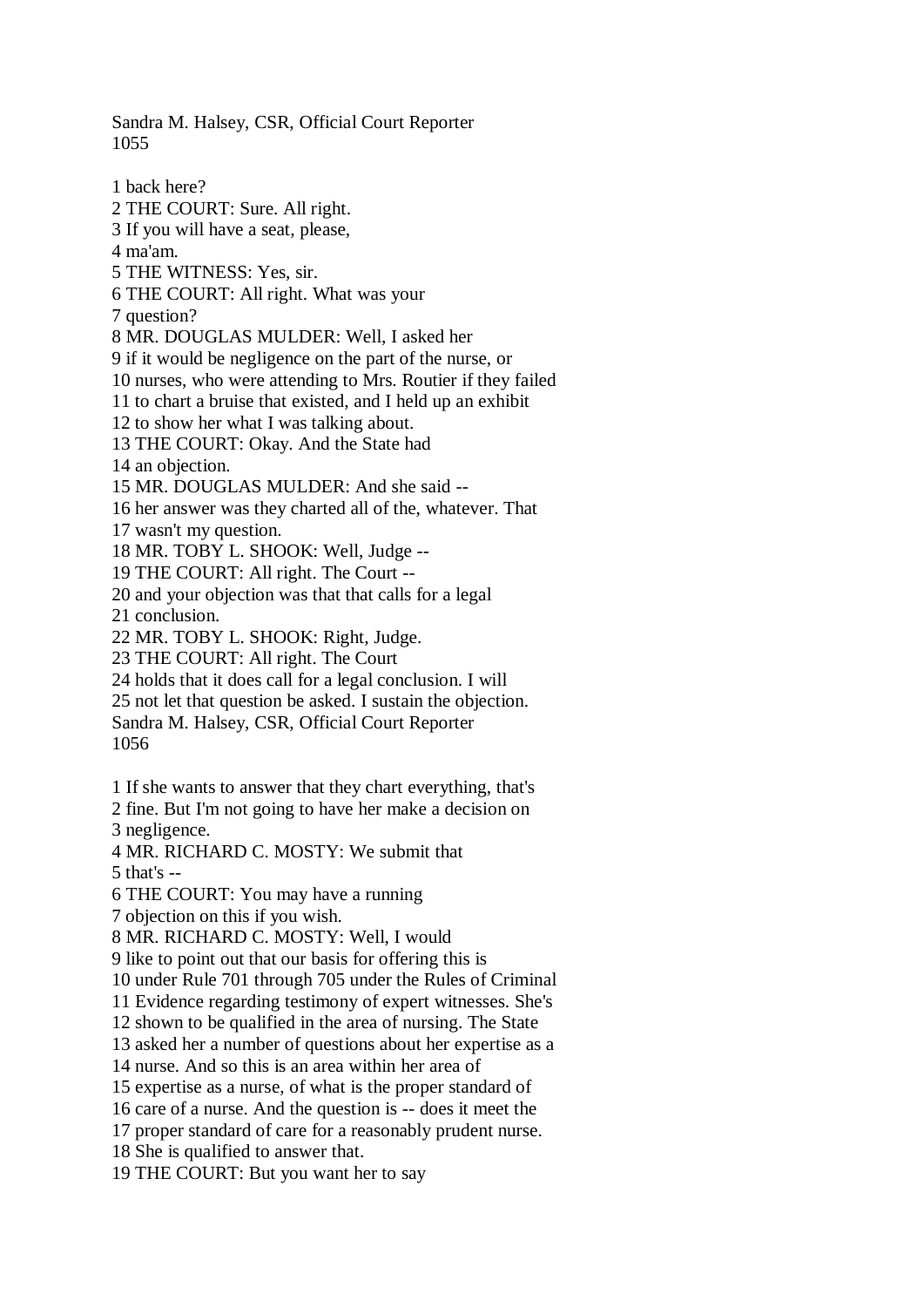20 whether it's negligence or not. It's the same ruling.

21 And you may have a running objection.

22 MR. DOUGLAS MULDER: Well, Judge, no

23 one -- I mean, this isn't done as a prelim to some

24 lawsuit or anything. I simply want to know if that's

25 evidence of bad nursing if a bruise is there and it's not

Sandra M. Halsey, CSR, Official Court Reporter 1057

1 charted.

2 MR. RICHARD C. MOSTY: The question is

3 simply: Would it fall below the standard care of a

4 nurse? Is it bad nursing?

5 THE COURT: Well, I would ask -- if

6 you ask that question that way, I'll let you do it, but

7 not as regards to negligence. You know the exact words 8 you can use.

9 MR. DOUGLAS MULDER: How do you want

10 me to ask that, Judge?

11 THE COURT: Does it fall below the

12 standard of care for proper nursing.

13 MR. DOUGLAS MULDER: Well, that's not

14 even what we're concerned about.

15 THE COURT: Well, that's what you said

16 it was.

17 MR. RICHARD C. MOSTY: Bad nursing.

18 MR. DOUGLAS D. MULDER: Well, I just

19 want to know simply, and I guess I can rephrase it, but I

20 what I want to know if that's evidence of bad nursing,

21 you know, if you failed to chart something like that.

22 Like I said, this isn't done as a prelim to any lawsuit.

23 THE COURT: Well, negligence is a

24 legal conclusion. The ruling remains the same as regards

25 to negligence. I'll sustain the objection. If you want

Sandra M. Halsey, CSR, Official Court Reporter 1058

1 to rephrase that question.

2 MR. DOUGLAS MULDER: Maybe I can ask

3 her if it's unprofessional. Would that be all right?

4 THE COURT: You may want to rephrase

5 your question. All right. Thank you. Let's finish up

6 our five minute break.

7

8 (Whereupon, a short

9 Recess was taken,

10 After which time,

11 The proceedings were

12 Resumed on the record,

13 In the presence and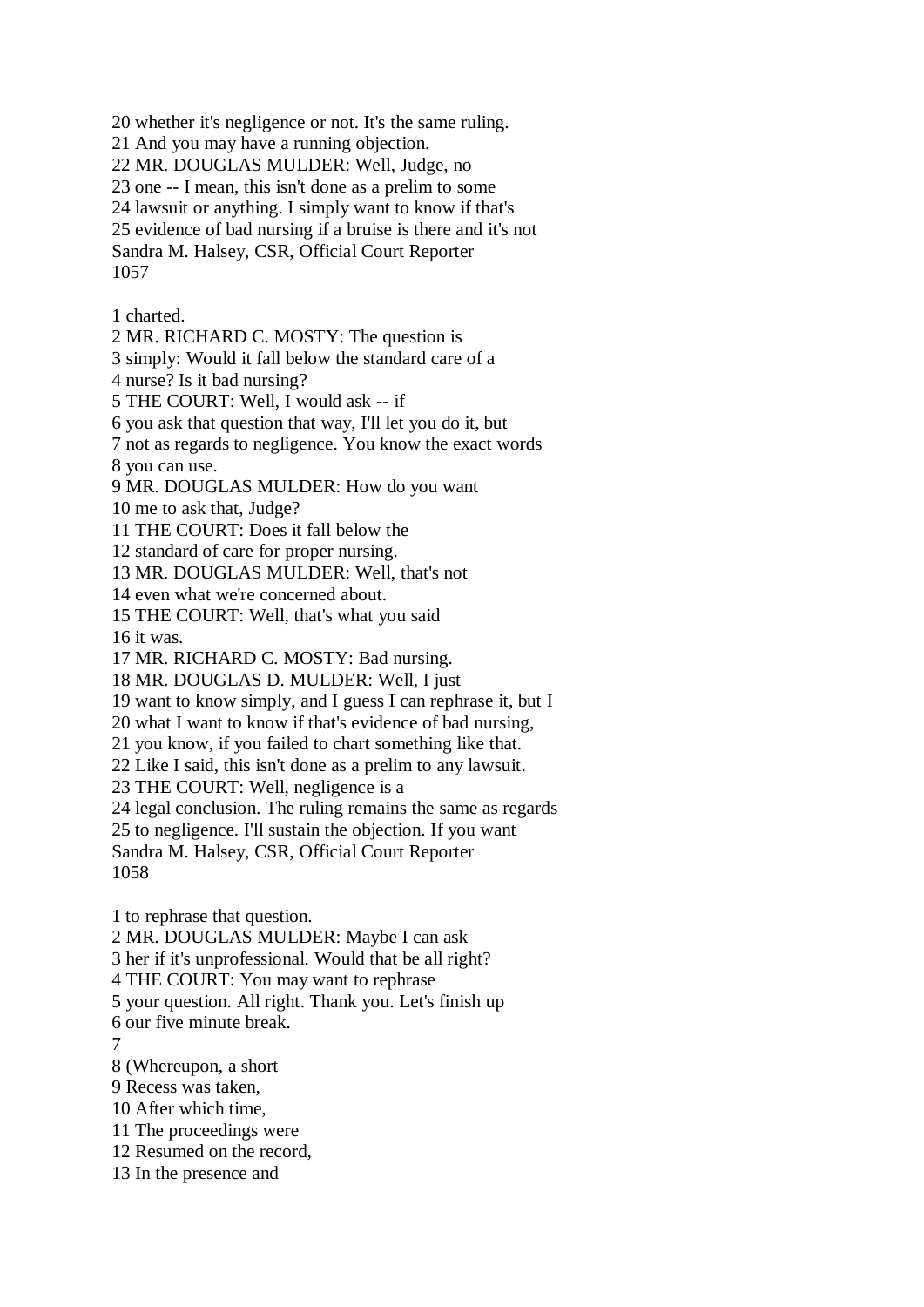14 Hearing of the defendant 15 but Outside the presence. 16 of the jury, as follows:) 17 18 19 THE COURT: Are both sides ready to 20 bring the jury back in and resume? 21 MR. GREG DAVIS: Yes, sir, the State 22 is ready. 23 MR. DOUGLAS MULDER: Yes, sir, the 24 Defense is ready. 25 THE COURT: Bring the jury back in, Sandra M. Halsey, CSR, Official Court Reporter 1059 1 please.  $\mathcal{D}_{\alpha}$ 3 (Whereupon, the jury 4 was returned to the 5 courtroom, and the 6 proceedings were 7 resumed on the record, 8 in open court, in the 9 presence and hearing 10 of the defendant, 11 as follows:) 12 13 THE COURT: All right. Let the record 14 reflect that all parties in the trial are present and the 15 jury is seated. 16 Mr. Mulder, you may continue. 17 18 19 CROSS EXAMINATION (Resumed)  $20$ 21 BY MR. DOUGLAS D. MULDER: 22 Q. Mrs. Cotner, if one of your folks at 23 Baylor Hospital, or I guess any nurse at any other 24 hospital for that matter, had failed to note bruises, 25 would that be less than is expected of a nurse, a Sandra M. Halsey, CSR, Official Court Reporter 1060 1 registered nurse? 2 A. You're speaking of large bruises? 3 Q. I'm saying that you told us earlier 4 that if someone had sustained trauma to that extent, that 5 you would expect there to be some evidence of that within 6 what period of time? 7 A. The bruise on the picture?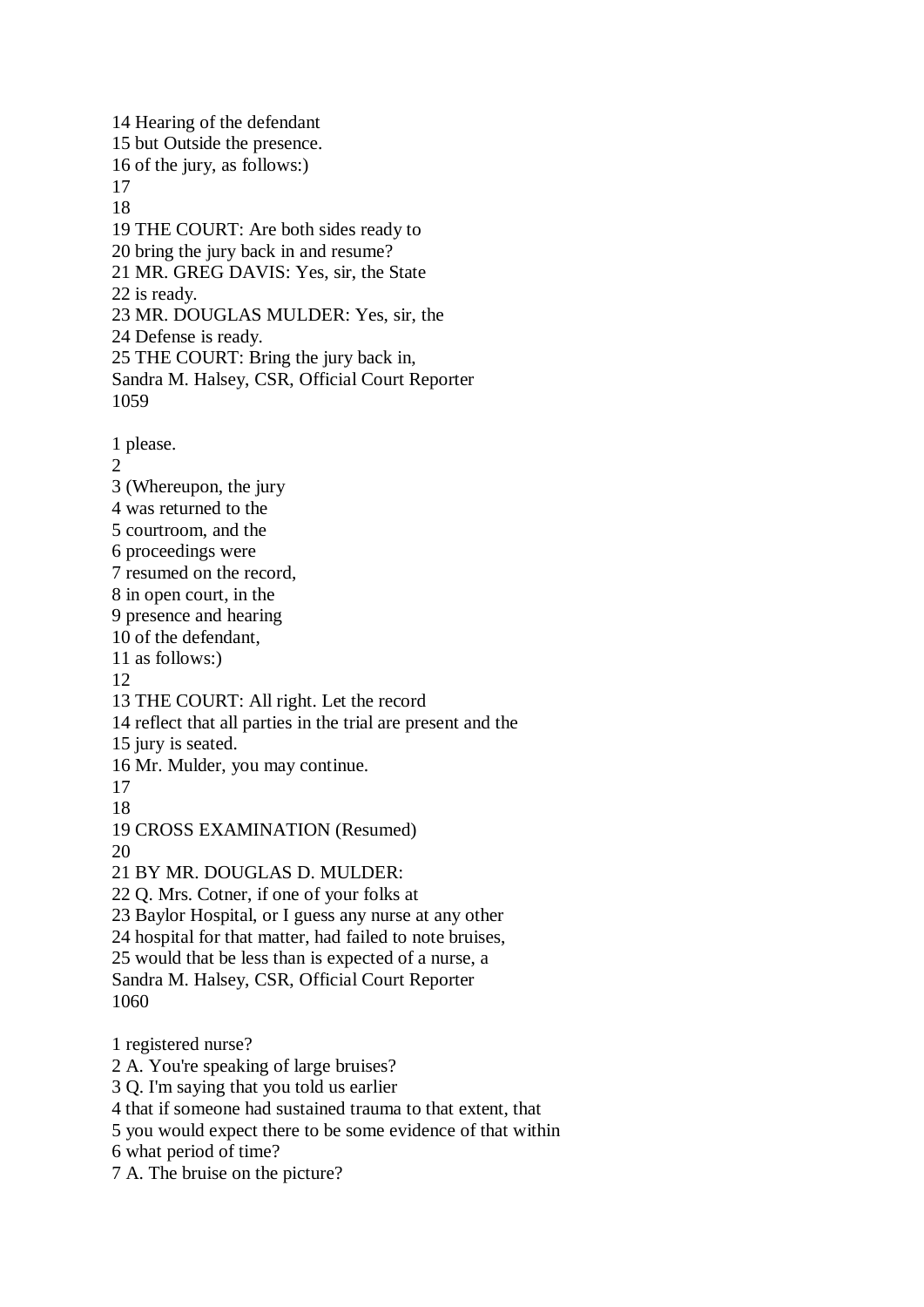8 Q. Yes.

9 A. That should show up very quickly,

10 within the first couple of hours. You should see the

11 beginnings of the bruise.

12 Q. What exactly would you see?

13 A. When you have a large bruise, or a

14 bruise that is covering a large area, or even just a

15 small bruise, you will begin to see skin discoloration

16 almost immediately. Sometimes you will just see a very

17 red area, depending if there's a lot of bleeding into the

18 soft tissue from the bruise, or if it is going to cause a

19 bruise, you'll see it develop very quickly.

20 Q. Were her arms bloody, Darlie's arms

21 bloody when you first saw her?

22 A. She had an IV in one arm and a large

23 dressing on the other arm.

24 Q. I don't mean to split hairs with you,

25 but I asked you if her arms were bloody.

Sandra M. Halsey, CSR, Official Court Reporter 1061

1 A. I did not see in the beginning her arm

2 itself. It was covered with a bandage. She did have

3 some blood on her hands around the cuticles, on her

4 fingers --

5 Q. Just around the cuticles?

6 A. -- and on her palms. She had an IV in

7 her left arm her, her left hand, excuse me.

8 Q. Did she have any kind of monitor on

9 her left wrist?

10 A. At one point she had a left radial art

11 line.

12 Q. When was that?

13 A. That would have been while she was in

14 surgery. It was in the chart. I read it. I don't know

15 if she had it when I first saw her, or if I just noted

16 that that had been one of the procedures done to her.

17 Q. Okay. But you're saying she didn't

18 have blood on her arms; is that right?

19 A. No, sir. I'm saying I don't know if

20 she had blood, a lot of blood on her arms because she had

21 a large bandage on one arm and she had an IV and had been

22 prepped on the other arm.

23 Q. Okay. You have looked at these

24 pictures, haven't you, State's Exhibit No. 52-H?

25 A. Yes, sir.

Sandra M. Halsey, CSR, Official Court Reporter

1062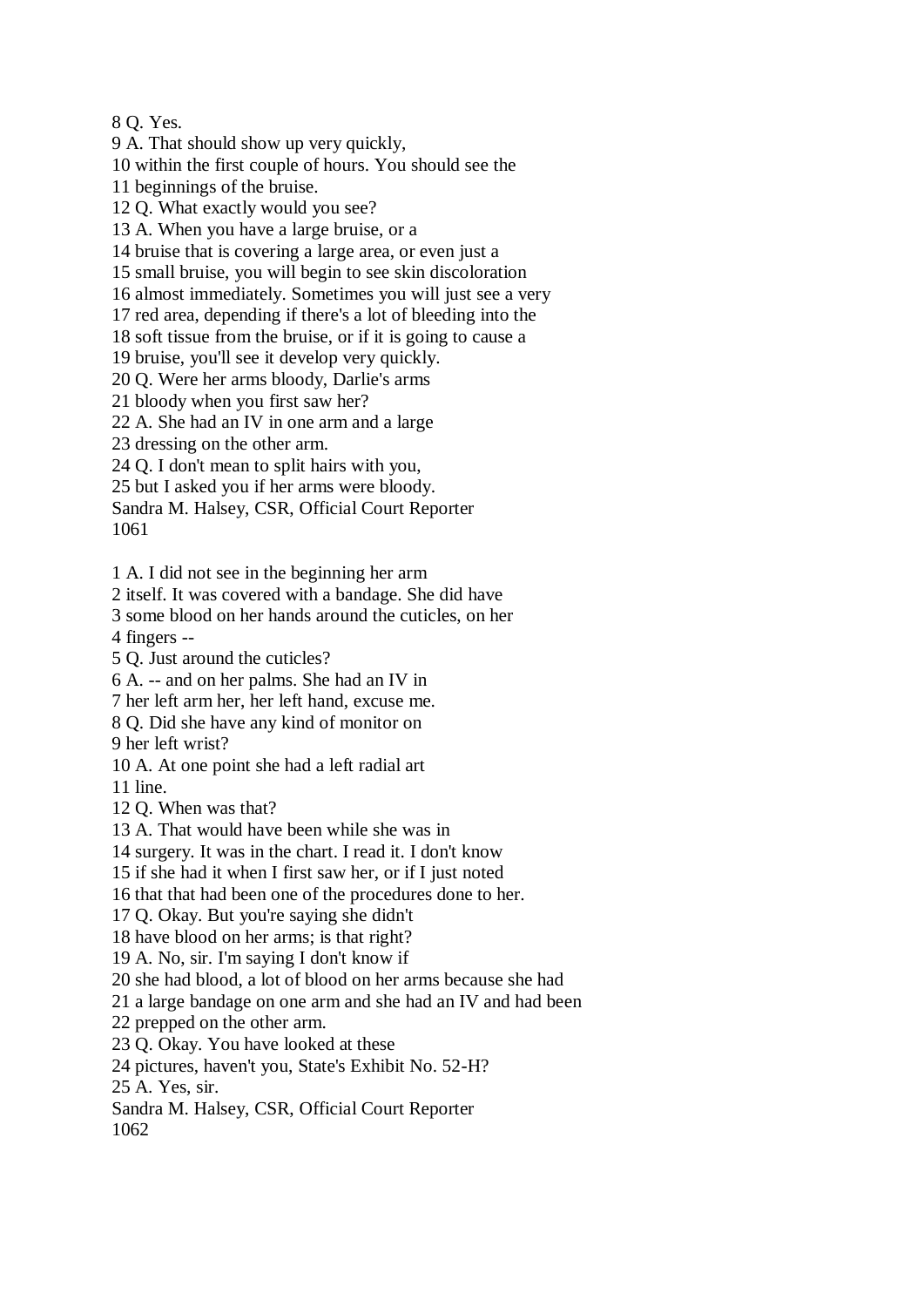1 Q. And State's Exhibit 52-F?

2 A. Yes, sir.

3 Q. Does she have blood on her arm in that

4 picture?

5 A. Yes, sir, she does.

6 Q. Okay. I would think if, you know,

7 again, if I were a nurse and looking at a person with a

8 slit throat and some stab wounds, I don't know whether I

9 would be looking for bruises or not.

10 A. Yes, sir, you would.

11 Q. But if I were, I think I would have

12 the presence of mind to clean the blood off somebody so

13 that I could make a sure enough examination and I would

14 know one way or the other then.

15 A. One of the most important things is

16 evidence collection, and we are very careful not to

17 destroy any evidence.

18 Q. Well, how do you know, for example, on

19 State's Exhibit No. 52, if there isn't some bruising

20 beginning right there on her elbow?

21 A. That appears to be dried blood, sir.

22 Q. Well, I know it does, but there could

23 be some bruising under the blood, couldn't there?

24 A. Not --

25 Q. Couldn't it be? No chance?

Sandra M. Halsey, CSR, Official Court Reporter 1063

1 A. That does not look like that to me,

 $2$  sir.

3 Q. All right. How about 52-H? Does

4 that -- you said that a bruise, when it first begins to

5 form, will show maybe a reddish color?

6 A. Yes, sir.

7 Q. Does that appear to be on that same

8 arm?

9 A. This is her right arm. She has an IV

10 and an art line in her left arm. Are you talking about

11 here?

12 Q. Yes. Up there. Can't you see that

13 reddish color there?

14 A. It looks like somebody drew blood from

15 the -- here?

16 Q. No, inside that, on up her arm.

17 A. No.

18 Q. That is how it looked later on?

19 A. Yes, sir.

20 Q. Okay. Of course you know, I suspect,

21 when she was discharged from Baylor, don't you?

22 A. I did not see her after she left the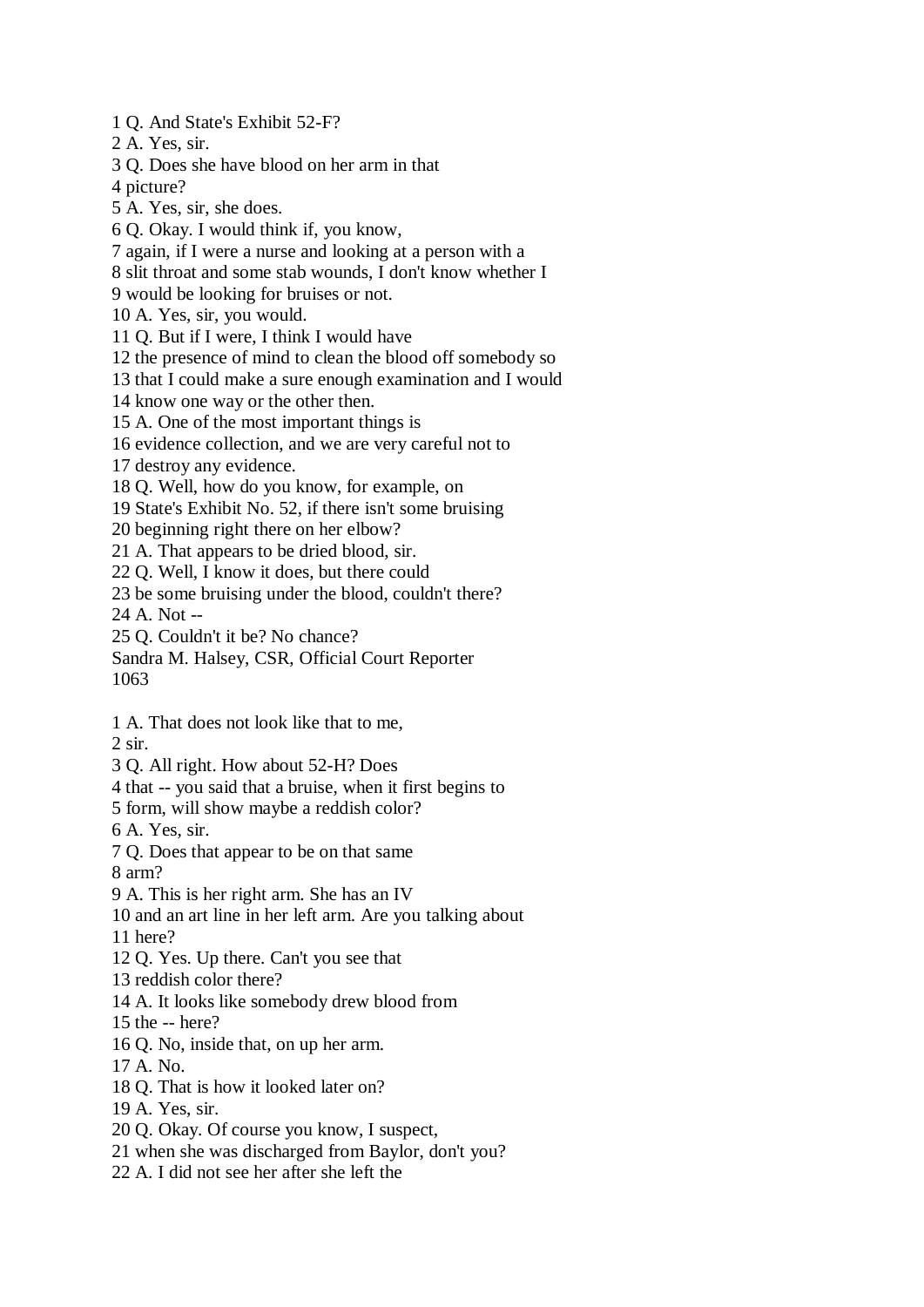23 intensive care unit. 24 Q. Do you know when she was discharged 25 from Baylor? Sandra M. Halsey, CSR, Official Court Reporter 1064 1 A. I believe she was discharged the next 2 day, within the next 24 to 48 hours. 3 Q. After you saw her within the next 24 4 hours? 5 A. 24 to 48 hours. I'm not sure which 6 day she was discharged. 7 Q. Okay. Unlikely that she received that 8 sort of trauma there at Baylor, isn't it? 9 A. Yes. 10 Q. Okay. And do you have experience in 11 dealing with people who have received bruises? 12 A. Yes, sir. 13 Q. Okay. Can you tell us, in your 14 judgment -- and this appears to be a photograph, does it 15 not, of someone's right arm? 16 A. The under side of the right arm. 17 Q. Okay. Approximately how old are those 18 bruises? 19 A. This bruise appears to me to be 24 20 hours old. 21 Q. 24 hours old? 22 A. Somewhere around 24 hours. Maybe a 23 little more or maybe a little less. 24 Q. Not about 20? 25 A. Maybe a little more, maybe a little Sandra M. Halsey, CSR, Official Court Reporter 1065 1 less. 2 Q. Well, it could be as little as 12 3 hours old? 4 A. Yes, sir. 5 Q. It could be as little as 8 hours old? 6 A. Maybe. 7 Q. Could it be as old as 36 hours or 48 8 hours? 9 A. Possibly. 10 Q. Okay. So you're saying that it's 11 somewhere between 8 hours, and could it be as many as 52 12 hours? 13 A. No, sir. 14 Q. Oh, it can't be 52 hours, but it could 15 be 48 hours? 16 A. Well, this bruise is turning red,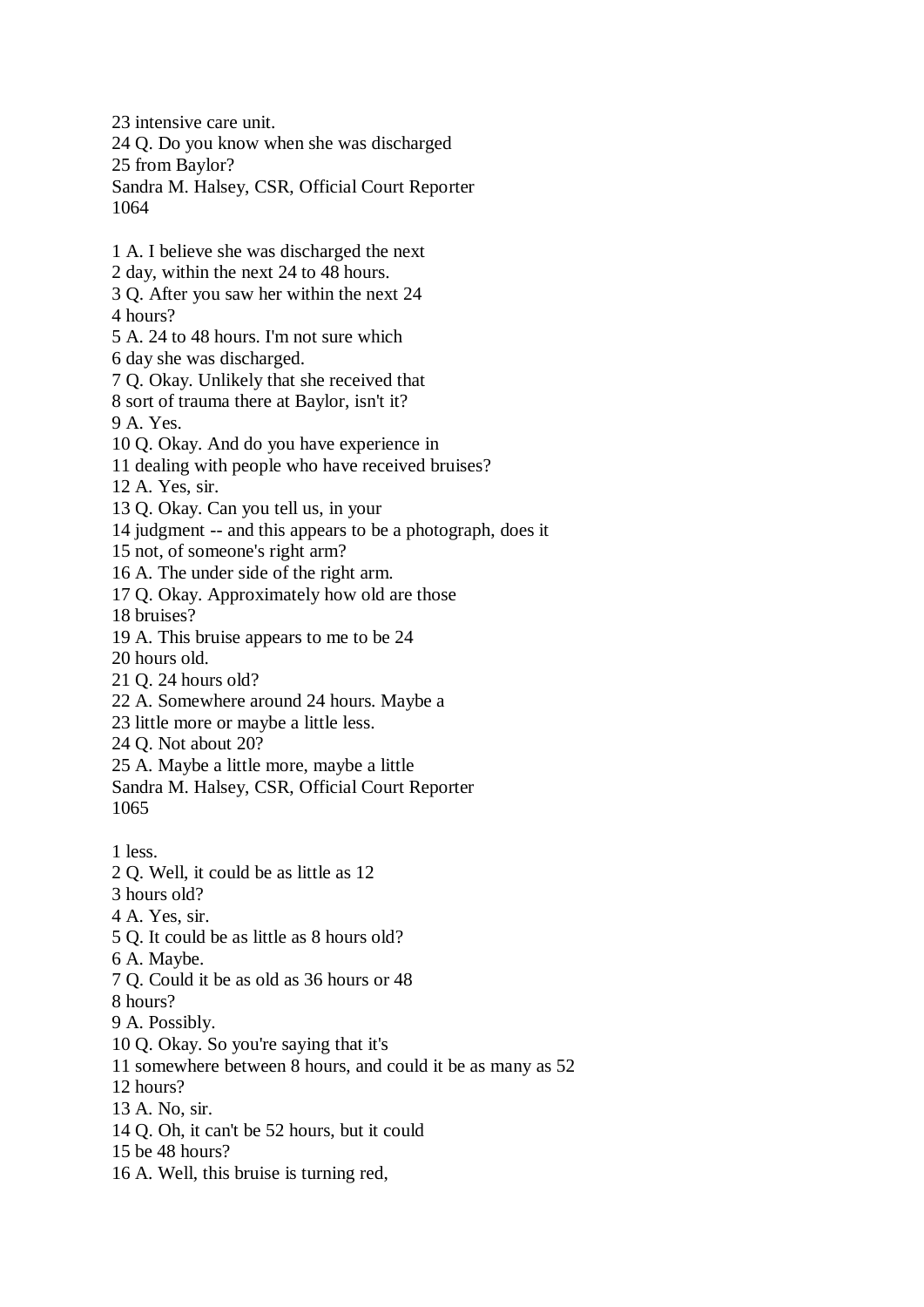- 17 still turning red around the edges here. There isn't a
- 18 green discoloration or yellow discoloration.
- 19 So this bruise is not more than a
- 20 couple of days old.
- 21 Q. All right. Well, you said it could be
- 22 as little as 8 hours old or as much as 48 hours old?
- 23 A. Somewhere around those numbers, yes.
- 24 You can't date it exactly.
- 25 Q. How about the bruise on the left arm,
- Sandra M. Halsey, CSR, Official Court Reporter 1066
- 
- 1 State's Exhibit No. 52. Is that an M on there? It looks
- 2 like a JM, doesn't it? 52, something.
- 3 A. Yes, sir, I think so.
- 4 Q. Okay. How about the bruises shown
- 5 in --
- 6 A. On this arm?
- 7 Q. Yes.
- 8 A. On her left arm?
- 9 Q. Um-hum. (Nodding head affirmatively).
- 10 A. This bruise on her left arm appears to
- 11 be as a result of her left radial art line. It's purple
- 12 in the middle and is turning yellow and green on the
- 13 outside.
- 14 Q. Oh, so you're saying that that's a
- 15 result of what Baylor did to her?
- 16 A. Well --
- 17 Q. Didn't you say that --
- 18 A. This could be the result of her
- 19 arterial line.
- 20 Q. Well, I'm not fussing with you.
- 21 A. No, I know. I'm just telling you --
- 22 Q. I'm just asking how long.
- 23 A. -- it could be. I can't say that this
- 24 is something that someone at Baylor did to her.
- 25 Q. Okay.
- Sandra M. Halsey, CSR, Official Court Reporter 1067
- 1 A. I can say this is possibly from her
- 2 art line.
- 3 Q. Okay. Are you saying that in your
- 4 expert opinion, do you think that that was occasioned by
- 5 some of the treatment there at Baylor?
- 6 A. Well --
- 7 Q. Either by the IV? Or by the --
- 8 A. The insertion of the art line?
- 9 Q. Is that what you're saying?
- 10 A. Well, I'm saying this could be the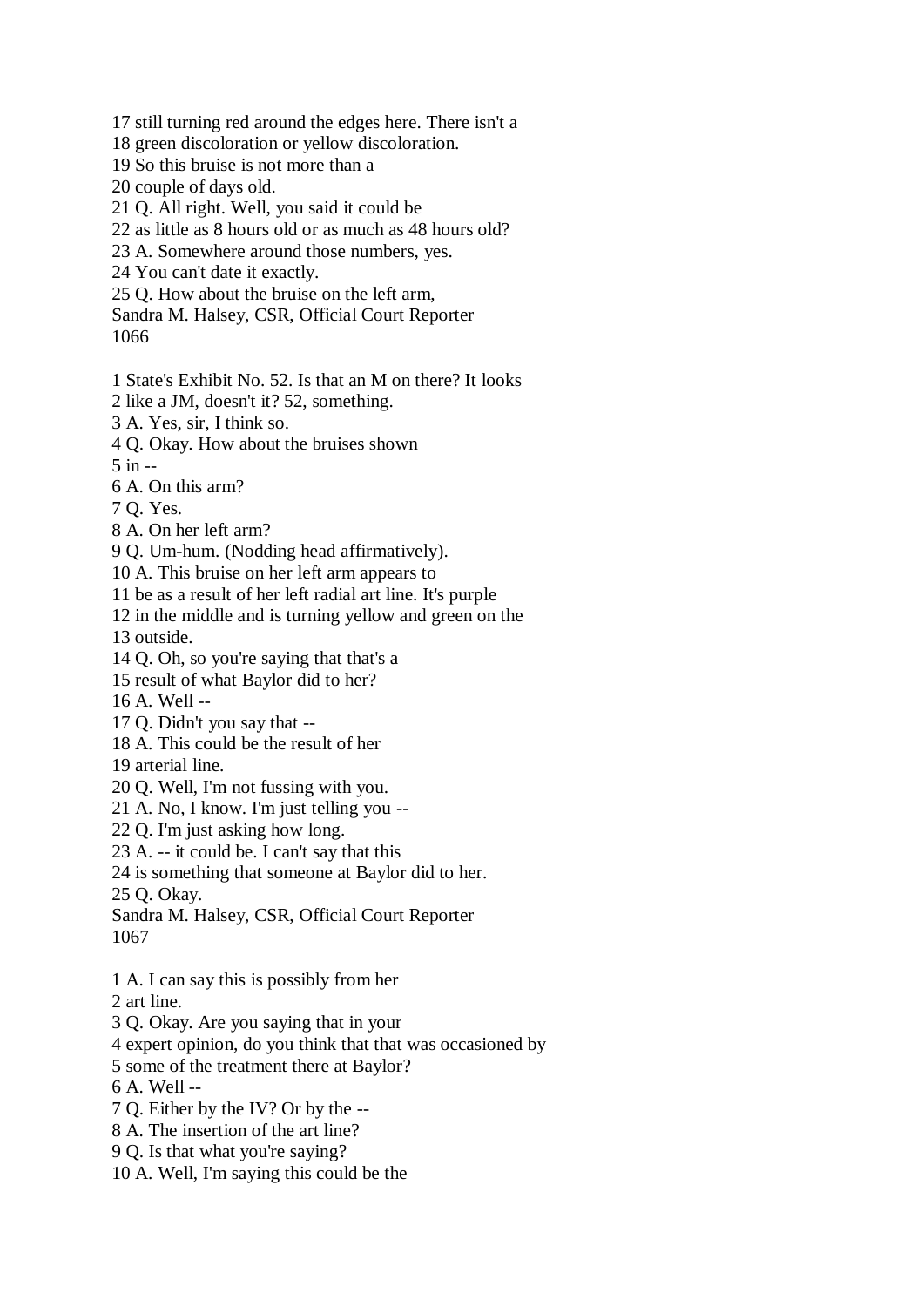11 result of the arterial line, yes, sir.

12 Q. All right. It could be. All right.

13 That is one thing that could have caused it. Right?

14 A. Yes, sir.

15 Q. The arterial line that was hooked up

16 to her while she was in surgery?

17 A. Yes, sir, it monitors her blood

18 pressure.

19 Q. Okay. Do you know whether or not that

20 was hooked up by Wielgosz after she got out of surgery?

21 A. No, sir, I do not.

22 Q. Okay. Would that show on the chart?

23 A. It should be charted on arrival to the

24 intensive care unit, where her IVs were and whether or

25 not she had an art line in and what the position was. We

Sandra M. Halsey, CSR, Official Court Reporter

1068

1 also chart when the dressing is changed.

2 Q. Can you tell us how old these bruises

3 are?

4 A. Well, they are several days old.

5 Q. Okay. So, if these were taken on the

6 10th and she was discharged the 7th or 8th, these could

7 be as many as 72 hours old?

8 A. Well, yes, sir.

9 Q. Okay. And is there some reason that

10 these were caused there by the arterial line or by the IV

11 that they aren't charted?

12 A. I'm not sure I understood your

13 question.

14 Q. Well, maybe I can state it a little

15 more artfully. But I thought you said if you saw a

16 bruise like this you would chart it?

17 A. I would, yes, sir.

18 Q. Okay. It should be charted. Is that

19 what you're saying?

20 A. Yes, sir.

21 Q. And there may be nurses that disagree

22 with you?

23 A. Well --

24 Q. You're the final word?

25 A. I'm the final word for me.

Sandra M. Halsey, CSR, Official Court Reporter 1069

1 Q. Okay. You said, "I would chart it"?

2 A. Yes, sir, I would. If I pulled her

3 art line and she developed a bruise like that, it would

4 be charted.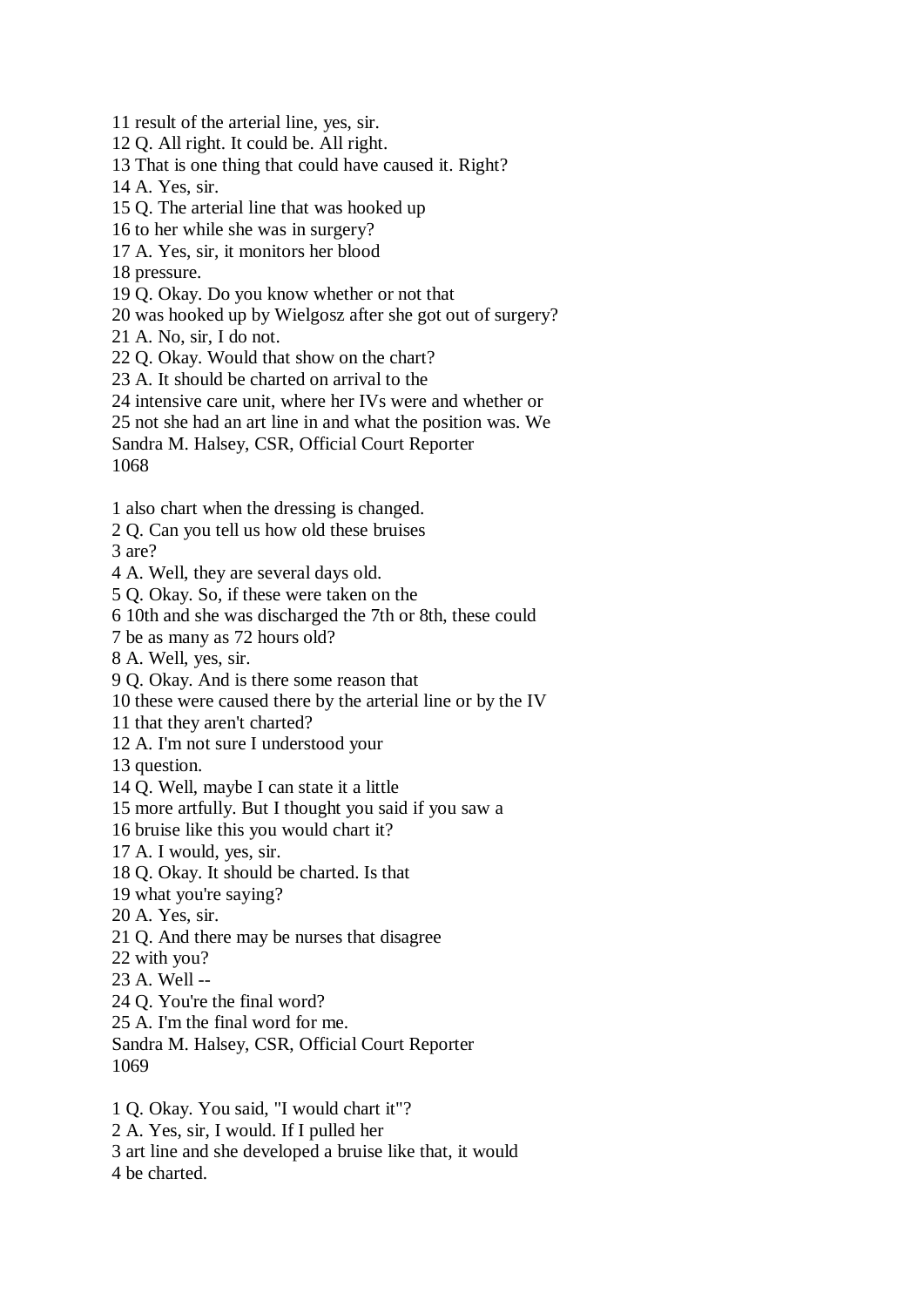5 Q. All right. Would you expect it to be 6 charted or not? 7 A. Yes, sir. I would expect it to be -- 8 to appear in the charting that there was bruising. 9 Q. But we don't have any assurance of 10 that, do we? That all of the other nurses are as 11 conscientious as you or as observant as you? 12 A. Well, it's practice in the intensive 13 care units to note just about everything, and ICU nurses 14 are pretty notorious for that. 15 Q. Okay. Let me just ask it this way: 16 Are you telling me that if -- you're saying there's a 17 possibility that this is a result of the IV or the art 18 line -- 19 A. Or the arterial line. 20 Q. -- or the arterial line? 21 A. That's where her right radial art 22 line -- her left radial art line was, excuse me. 23 Q. Matter of fact, you can still see the 24 hole there in her wrist? 25 A. Yes, sir, you sure can. Sandra M. Halsey, CSR, Official Court Reporter 1070

1 Q. But you're telling me that if this was

2 done at Baylor, you would expect it to be charted?

3 A. Yes, sir, I would. If that appeared

4 while she was in the hospital, it would have been

5 charted.

6 Q. Okay. Could it have happened in the

7 hospital and then appear later?

8 A. I don't believe so.

9 Q. Okay. Would this bruising show fairly

10 soon?

11 A. Yes, sir, it would.

12 Q. Within how many hours?

13 A. Pretty close to immediately if it's

14 from an arterial bleed, if the art line leaked, or if

15 there was some bleeding there, you would note that there

16 was blood under the skin.

17 Q. But you said this could be as many

18 hours old as 72?

19 A. Well, it could be several days old.

20 Q. Okay. It's a pretty iffy process, I

21 guess, just determining when a particular bruise was

22 occasioned there. It's an iffy situation. If we said 8

23 to 48 hours in one case and we say up to 3 days in

24 another?

25 A. Yes, sir.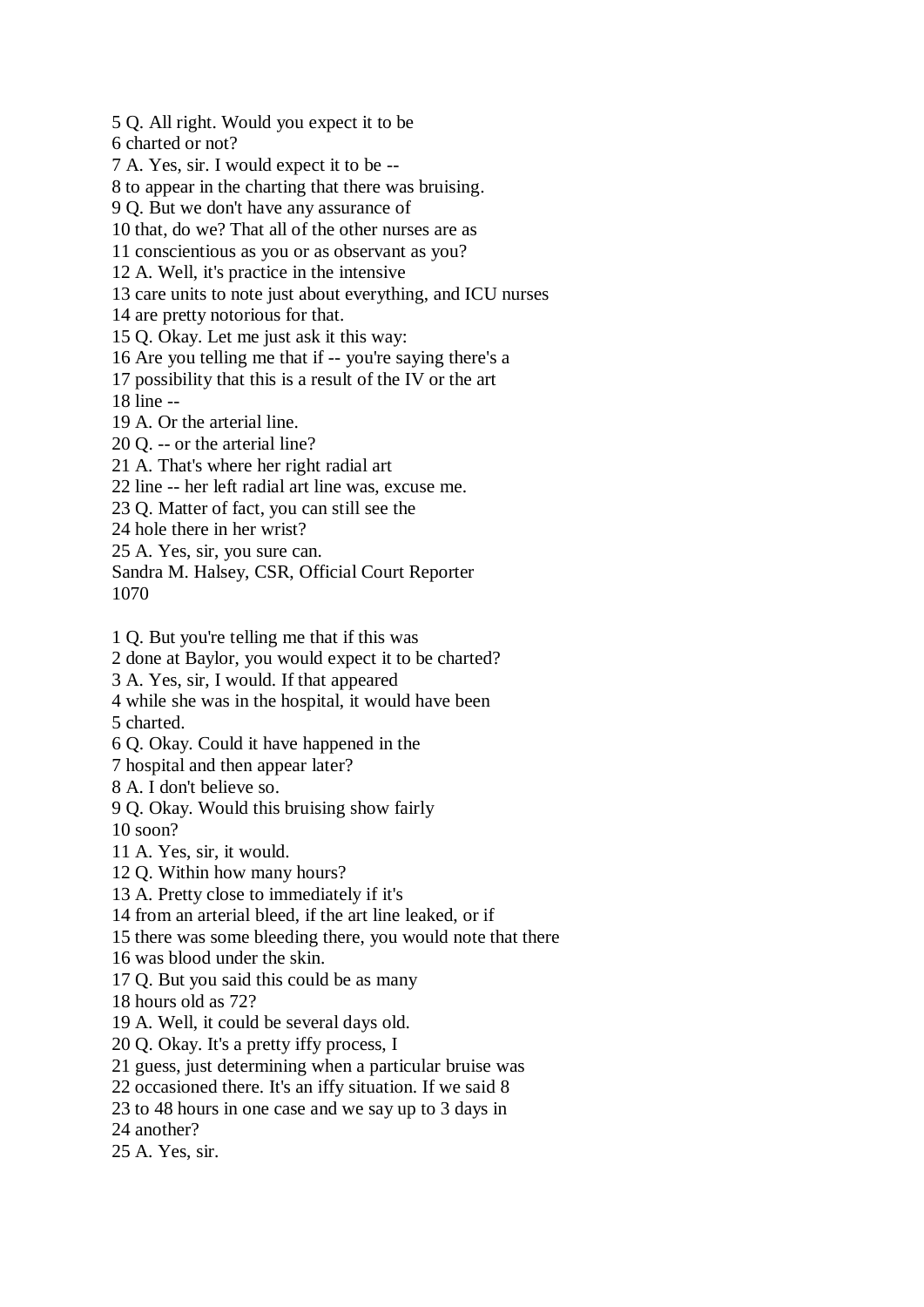Sandra M. Halsey, CSR, Official Court Reporter 1071

1 Q. Anywhere from immediately to three

2 days?

- 3 A. The bruise -- I'm sorry.
- 4 Q. The bruise.
- 5 A. The bruise?
- 6 Q. On the left arm?
- 7 A. On the left arm?
- 8 Q. Yes.
- 9 A. You would have -- if that is from her
- 10 arterial line, you would have started seeing it pretty
- 11 close to when they pulled the art line in the intensive
- 12 care unit.
- 13 Q. Okay. And, of course, you didn't see
- 14 any evidence of that?
- 15 A. No, sir.
- 16 Q. Did you look for that?
- 17 A. No, sir.
- 18 Q. Okay. Does that mean that it may have
- 19 been there and you may not have seen it?
- 20 A. That's correct.
- 21 Q. Okay. Just like the blood on the arm,
- 22 you may not have seen that?
- 23 A. I did see the blood on the arm after I
- 24 removed the dressing, yes.
- 25 Q. Okay. Have you written any kind of a
- Sandra M. Halsey, CSR, Official Court Reporter
- 1072
- 1 statement or report about what you have testified here?
- 2 A. No, sir.
- 3 Q. Okay. Did you come down Monday with
- 4 the rest of the hospital personnel from Baylor?
- 5 A. Yes, sir.
- 6 Q. Okay. And I don't guess y'all
- 7 discussed your testimony or anything, did you?
- 8 A. No, sir.
- 9 Q. Have you met with the other nurses?
- 10 A. I see them every day at work.
- 11 Q. Well, no, you see them every day here
- 12 too, don't you?
- 13 A. Yes.
- 14 Q. Well, when did you first see these
- 15 photographs, Ms. Cotner?
- 16 A. The photographs of the bruises?
- 17 Q. The photographs I've been showing you,

18 yes.

19 A. Tuesday night.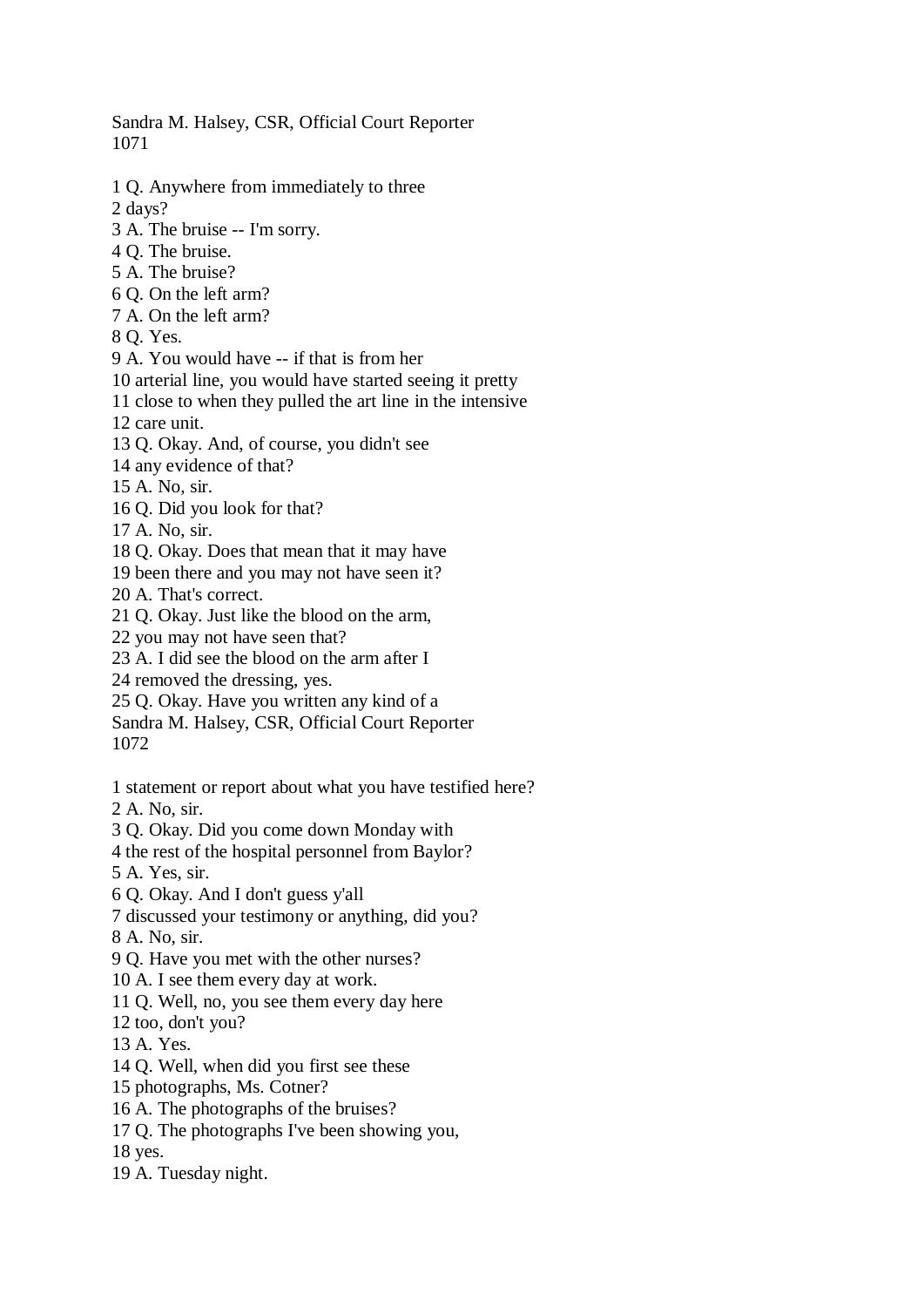20 Q. Okay. Is that when you were first 21 asked anything about bruises? 22 A. Yes, sir. 23 Q. It was -- you're talking about just 24 two days ago? 25 A. Yes, sir. Sandra M. Halsey, CSR, Official Court Reporter 1073 1 Q. Had you been -- you have been 2 questioned and told what you were expected to testify to 3 down here, had you not? 4 A. I have been talked to, yes. 5 Q. I mean, you knew what they were going 6 to talk to you about down here, didn't you? 7 A. Yes, sir. 8 Q. I mean, they asked you questions 9 before, didn't they? 10 A. Yes, sir. 11 Q. And went over your testimony with you, 12 didn't they? 13 A. Yes, sir. 14 Q. Okay. And -- but you're saying that 15 at no time prior to Tuesday did they ever discuss any 16 bruises with you; is that right? 17 A. Not specifically, no, sir. 18 Q. Okay. Who was present when you had 19 your discussions with the district attorney's office? 20 A. Mr. Shook and Mr. Bosillo. 21 Q. Okay. And how many times did you talk 22 with them? 23 A. Three. 24 Q. Three times? 25 A. I believe so, yes, sir. Sandra M. Halsey, CSR, Official Court Reporter 1074 1 Q. Okay. Was that all in Dallas? 2 A. No, sir. 3 Q. You talked to them down here, I know, 4 on Tuesday. Other than Tuesday? 5 A. Down here? 6 Q. Yes. 7 A. Yes, sir. 8 Q. Well, I said other than Tuesday. 9 A. Yes, sir. 10 Q. You have talked to them other than 11 Tuesday? 12 A. Yes, sir. 13 Q. Monday?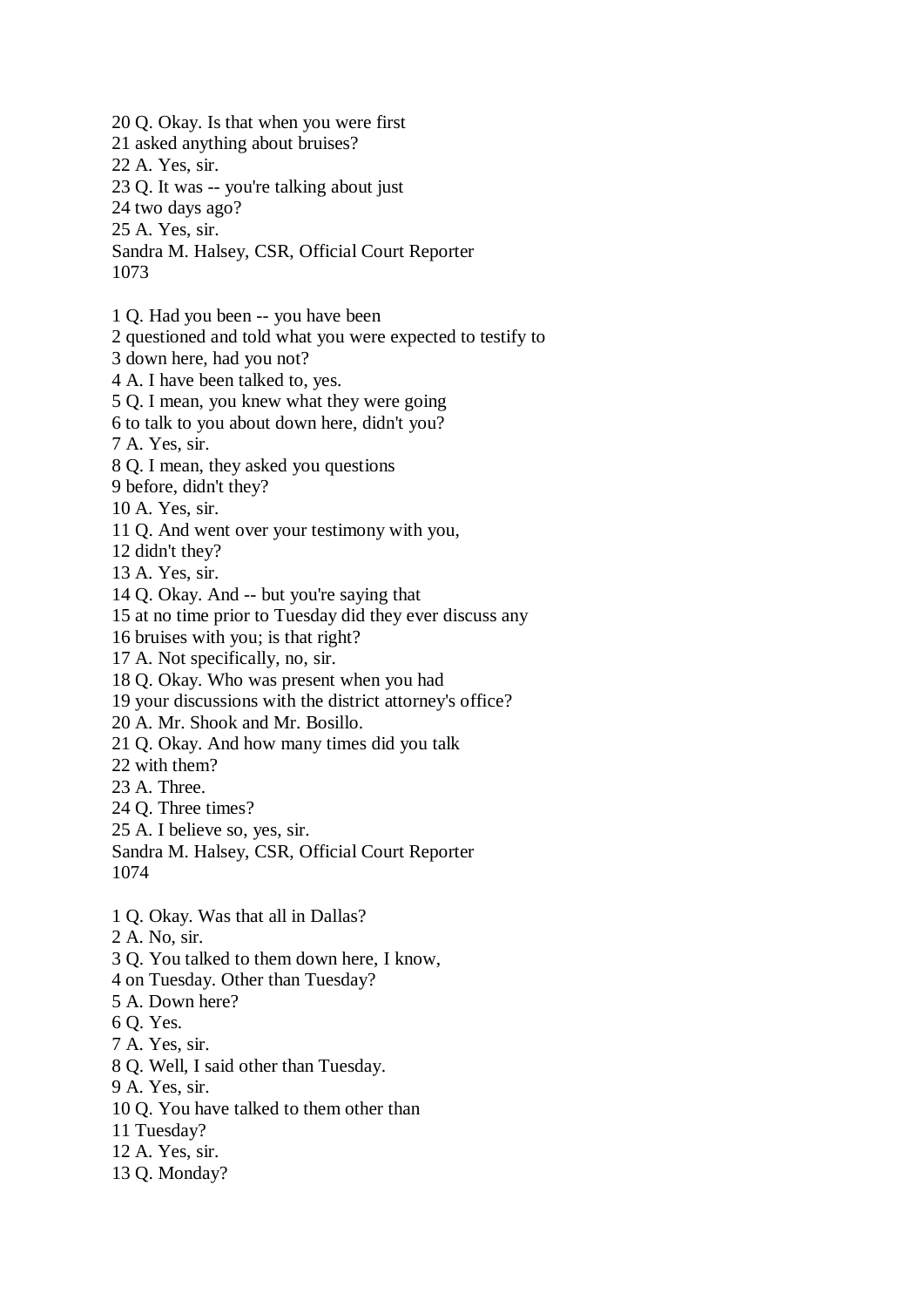- 14 A. No, no, sir. 15 Q. Yesterday? Today? 16 A. Today. 17 Q. Well, you got down here Monday night, 18 didn't you? 19 A. Yes, sir. 20 Q. Okay. So you talked to them today 21 about it? 22 A. Yes, sir. 23 Q. Okay. Did you talk about the bruises 24 today again? 25 A. No, sir. Sandra M. Halsey, CSR, Official Court Reporter 1075
- 1 Q. Just talked about the bruises Tuesday?
- 2 A. Yes, sir.
- 3 Q. Okay. And that's when you saw either
- 4 those photographs, or photographs like them?
- 5 A. Yes, sir.
- 6 Q. Who was it that showed you the
- 7 photographs?
- 8 A. Mr. Shook.

9 Q. Okay. And was anyone present with Mr.

- 10 Shook at that time?
- 11 A. Yes.
- 12 Q. Who?
- 13 A. Mr. Bosillo was in the room.
- 14 Q. Any of the other nurses?
- 15 A. I think so.
- 16 Q. Well --
- 17 A. We have met with them, you know, in
- 18 and out. I mean, you know, you pass as you're going in
- 19 and out and stuff.
- 20 Q. Well, I understand that, but part of
- 21 your training is observation, isn't it?
- 22 A. Yes.
- 23 Q. Okay. And you would know if there
- 24 were other nurses in there with you, I assume, when
- 25 you're going through the pictures, wouldn't you?
- Sandra M. Halsey, CSR, Official Court Reporter
- 1076
- 1 A. Well, it's hard to remember every
- 2 little thing and who is where you are every single time
- 3 something happens. I believe some of the other nurses --
- 4 I believe some, I believe so.
- 5 Q. Well, I'm not saying there's anything
- 6 wrong with it, but as a matter of fact, you were there
- 7 with the other nurses and you were going through the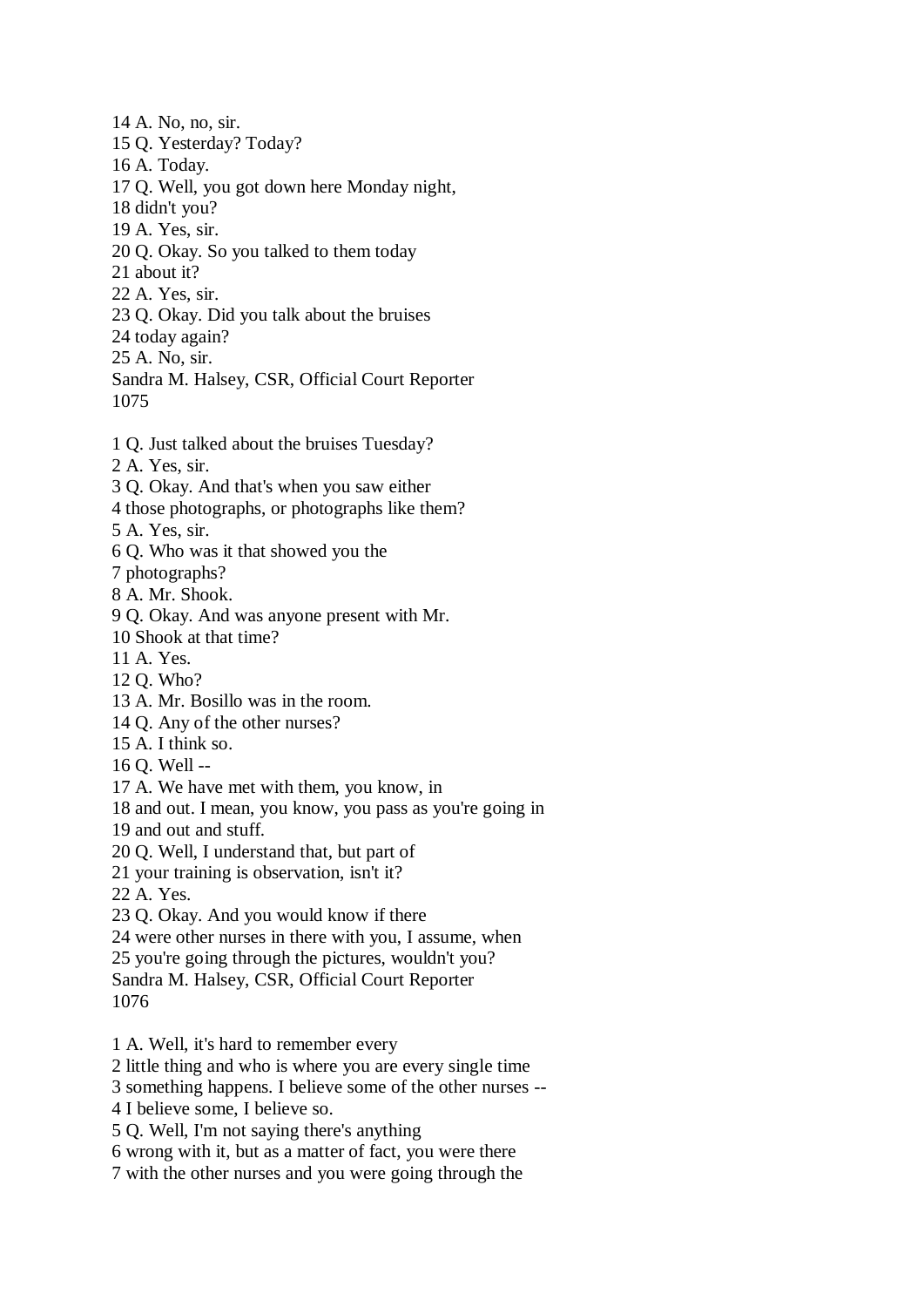8 pictures, weren't you? 9 Mr. Shook was there and his 10 investigator, one of his four or five investigators were 11 there? 12 A. Yes, sir. 13 Q. Was Dr. Santos there? 14 A. I don't think so. 15 Q. You know Dr. Santos, don't you? 16 A. Yes, sir, I do. 17 Q. Okay. 18 19 MR. DOUGLAS MULDER: I believe that's 20 all. Thank you. 21 22 23 24 25 Sandra M. Halsey, CSR, Official Court Reporter 1077

1 REDIRECT EXAMINATION

 $\mathcal{L}$ 

3 BY MR. TOBY L. SHOOK:

4 Q. Ms. Cotner, is there a difference

5 between a bruise caused by blunt trauma and this arterial

6 line?

7 A. Usually when you have a bruise from

8 something like an arterial line or some type of puncture

9 wound, you also have an accompanying hematoma or

10 swelling, you know, where the blood gathers under the

11 skin. So there's a little difference that way, yes, sir.

12 Q. Okay. You talked about when you took

13 the dressing off, you did see blood on the defendant's

14 arm; is that right?

15 A. Yes, sir.

16 Q. Is that dried blood?

17 A. Yes, sir.

18

19 MR. DOUGLAS MULDER: Judge, we'll

20 object to the leading.

21 THE COURT: Sustained. Let's phrase

22 our questions the right way, please.

23

24 BY MR. TOBY L. SHOOK:

25 Q. What type of blood was that?

Sandra M. Halsey, CSR, Official Court Reporter 1078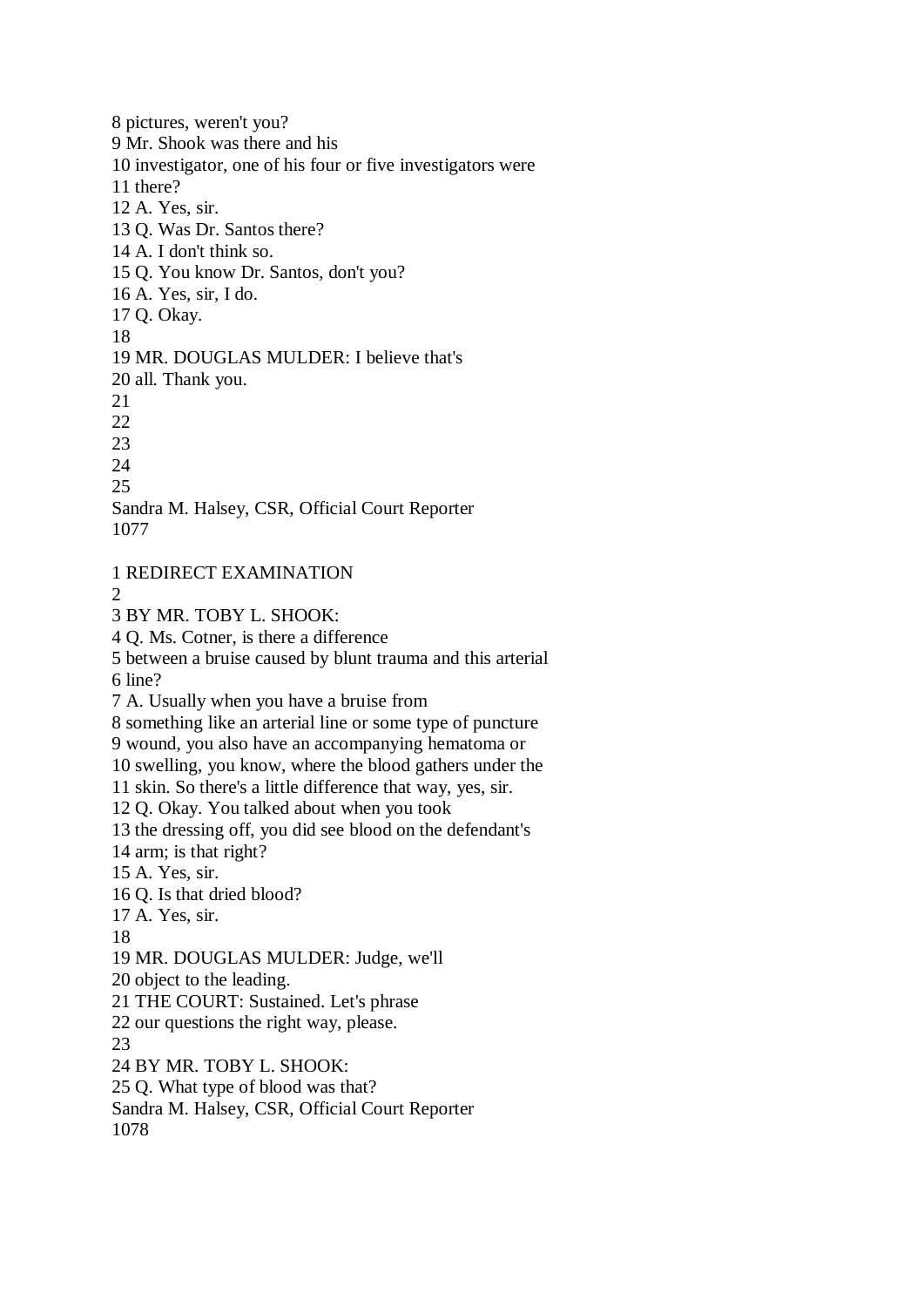1 A. On her right arm?

2 Q. Yes.

3 A. It was dried blood.

4 Q. And you said -- was some evidence

5 collected during the day while you were there?

6 A. Yes, sir.

7 Q. Who collected that?

8 A. There was a Rowlett Police Officer

9 that came and -- I guess I need to explain that we had

10 decided to clean her up, and we weren't sure that all of

11 the evidence had been collected, because in any types of

12 an incident where there is some type of an assault, you

13 want to be sure that you don't destroy any evidence.

14 And we had started -- not me, but

15 someone had started to clean her up and then hollered at

16 me and asked me, "Do you know if everything has been done

17 yet?" And had saved the washrag where she had started

18 washing her hands.

19 And so I called the Rowlett Police

20 Department, just to be sure that we could go ahead and

21 clean her up, and they asked us to wait. And since they

22 were -- that they were going to come out and do some

23 fingernail scrapings and collect, you know, fingerprints.

24 They wanted to fingerprint Darlie and

25 Darin, and so I went back and told the nurse not to bathe Sandra M. Halsey, CSR, Official Court Reporter 1079

1 her, that they were going to come. And I told Darlie and

2 Darin that they were going to come back and that they --

3 what they wanted to do, and were they okay with that, and

4 did they understand what was going on, and did they have

5 any questions.

6 Q. Okay. Was that evidence collected?

7 A. Yes, sir.

8 Q. That day?

9 A. Yes, sir.

10 Q. Okay. And that's why you stopped the

11 cleaning of the arm and the hands?

12 A. Yes, sir.

13 Q. Okay.

14 A. And then later in the day the medical

15 examiner came and asked Darlie if she could take some

16 pictures and look at her wounds. And that's when we took

17 off the dressing on her neck and they took some pictures

18 and stuff.

19 Q. Okay.

20

21 MR. TOBY L. SHOOK: That's all the

22 questions I have, Judge.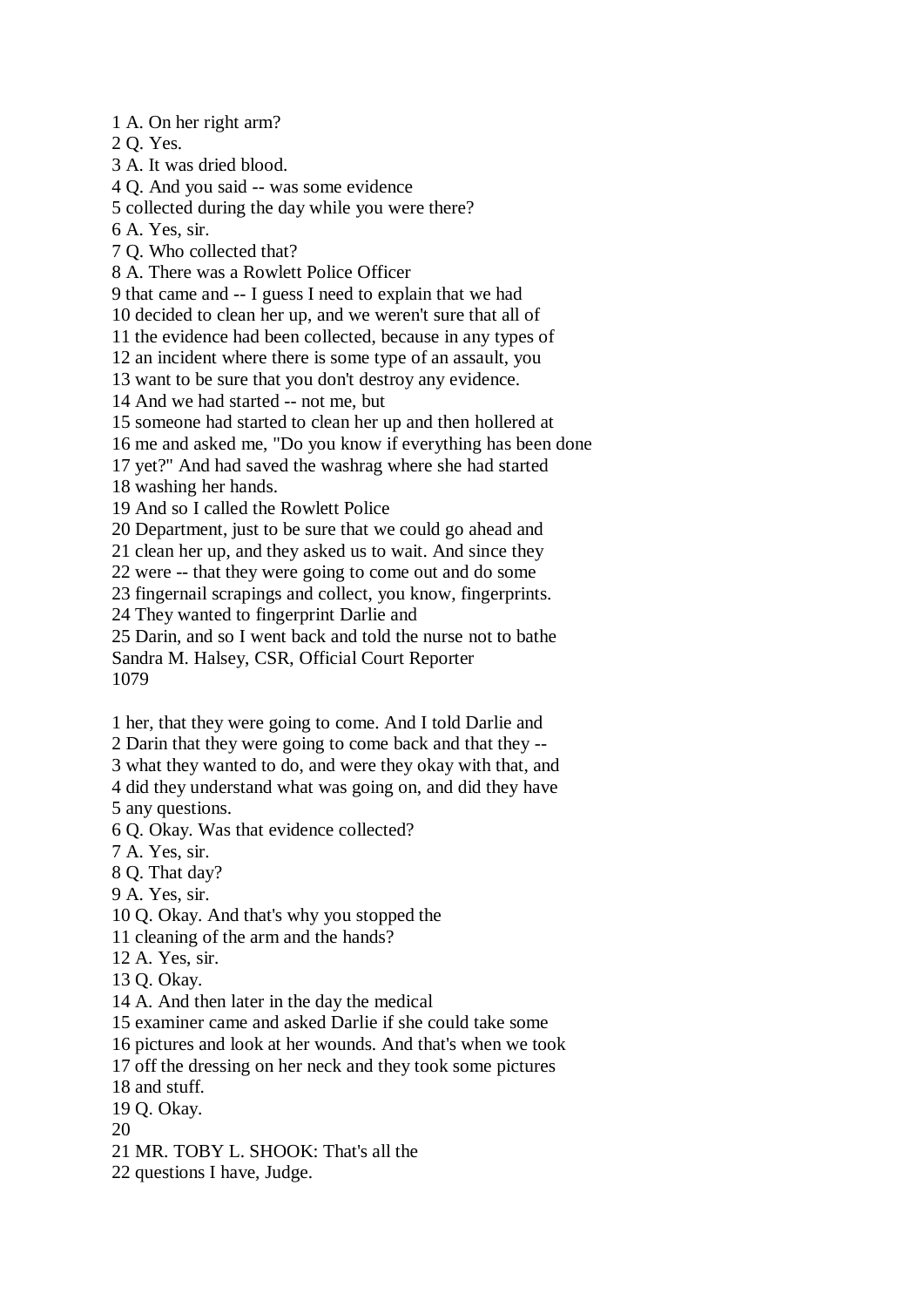23

24

25

Sandra M. Halsey, CSR, Official Court Reporter 1080

1 RECROSS EXAMINATION

2

- 3 BY MR. DOUGLAS MULDER:
- 4 Q. Who was it, Nurse Cotner, who bathed

5 her or cleaned her up?

6 A. I do not know who gave her her bath.

7 Q. Would that be on the chart?

8 A. Yes, sir, it should be.

9 Q. Okay. And were you there when they

10 gathered evidence, as you said?

11 A. I was in the room when they were

12 fingerprinting them.

13 Q. Okay.

14 A. And when the medical examiner was

15 there.

16 Q. Did the medical examiner take

17 pictures?

18 A. There was a lady with her that did.

19 Q. And what sort of pictures were those?

20 Were they Polaroids? Do you know a Polaroid camera when

21 you see one?

22 A. Yes, sir, I do.

23 Q. Were they Polaroid pictures?

24 A. I don't remember. I don't remember if

25 they were Polaroids or if it was a regular camera.

Sandra M. Halsey, CSR, Official Court Reporter

1081

1 Q. Do you remember about what time they

2 came and took those pictures?

3 A. The medical examiner?

4 Q. Yes.

5 A. It was in the afternoon.

6 Q. Okay. Just so I am clear on this, and

7 I promise you I won't go into it anymore, but are you

8 saying that you -- in your opinion, the bruising to her

9 left arm was a result of the, either the IV or the

10 arterial line?

11 A. I'm saying the bruising in her left

12 arm could be a result of the arterial line.

13 Q. Okay. Well, I mean, that isn't -- but

14 you don't have an opinion that that's what it is?

15 A. Well, it's possible.

16 Q. Well, there are a lot of things that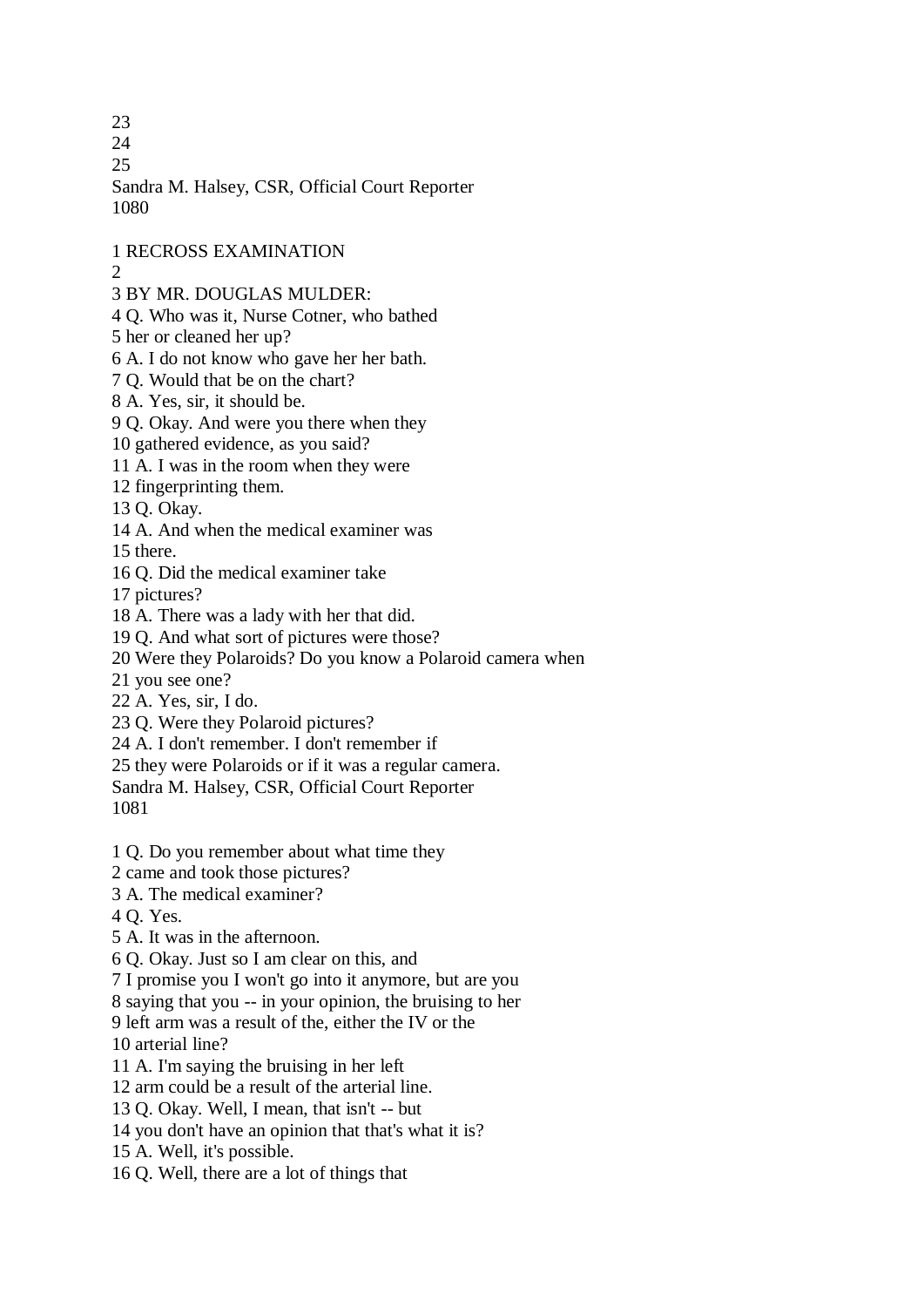17 are possible. It's possible that somebody could have 18 snuck in there and done something to her, but it's not 19 very probable. I mean, is that your opinion? I don't 20 care. I just want to know where you stand. 21 A. It's a possibility. I do not know if 22 that's what caused it or not. 23 Q. You talk about along with a dozen 24 other possibilities? 25 A. A lot of things cause bruises. Sandra M. Halsey, CSR, Official Court Reporter 1082 1 Q. Okay. Does it seem to you unlikely 2 that she would receive bruises on both arms, substantial 3 bruises, such as are displayed in the State's Exhibit 52? 4 Does it seem unusual to you that she would receive 5 substantial bruising like that at separate times? 6 7 MR. TOBY L. SHOOK: Judge, I'm going 8 to object to speculation. 9 THE COURT: Overruled. He is going to 10 ask the question again. Go ahead, rephrase it. 11 MR. DOUGLAS MULDER: Let me see if I 12 can, perhaps put it a little more artfully. 13 14 BY MR. DOUGLAS MULDER: 15 Q. Do you think she -- does it sound 16 unusual to you that she bruised both arms in different 17 instances? 18 19 MR. TOBY L. SHOOK: Judge, again, 20 that's speculation. 21 THE COURT: Well, I'll let her answer 22 it if she knows the answer. 23 THE WITNESS: I think it's possible 24 that the bruises occurred at different times. 25 Sandra M. Halsey, CSR, Official Court Reporter 1083 1 BY MR. DOUGLAS D. MULDER: 2 Q. Okay. It's just a big coincidence. 3 Right? 4 A. Well, I don't know. 5 Q. I guess it's also a possibility that 6 they occurred at the same time? 7 A. Well, I guess it's possible. 8 9 THE COURT: Anything else? 10 MR. DOUGLAS MULDER: I believe that's